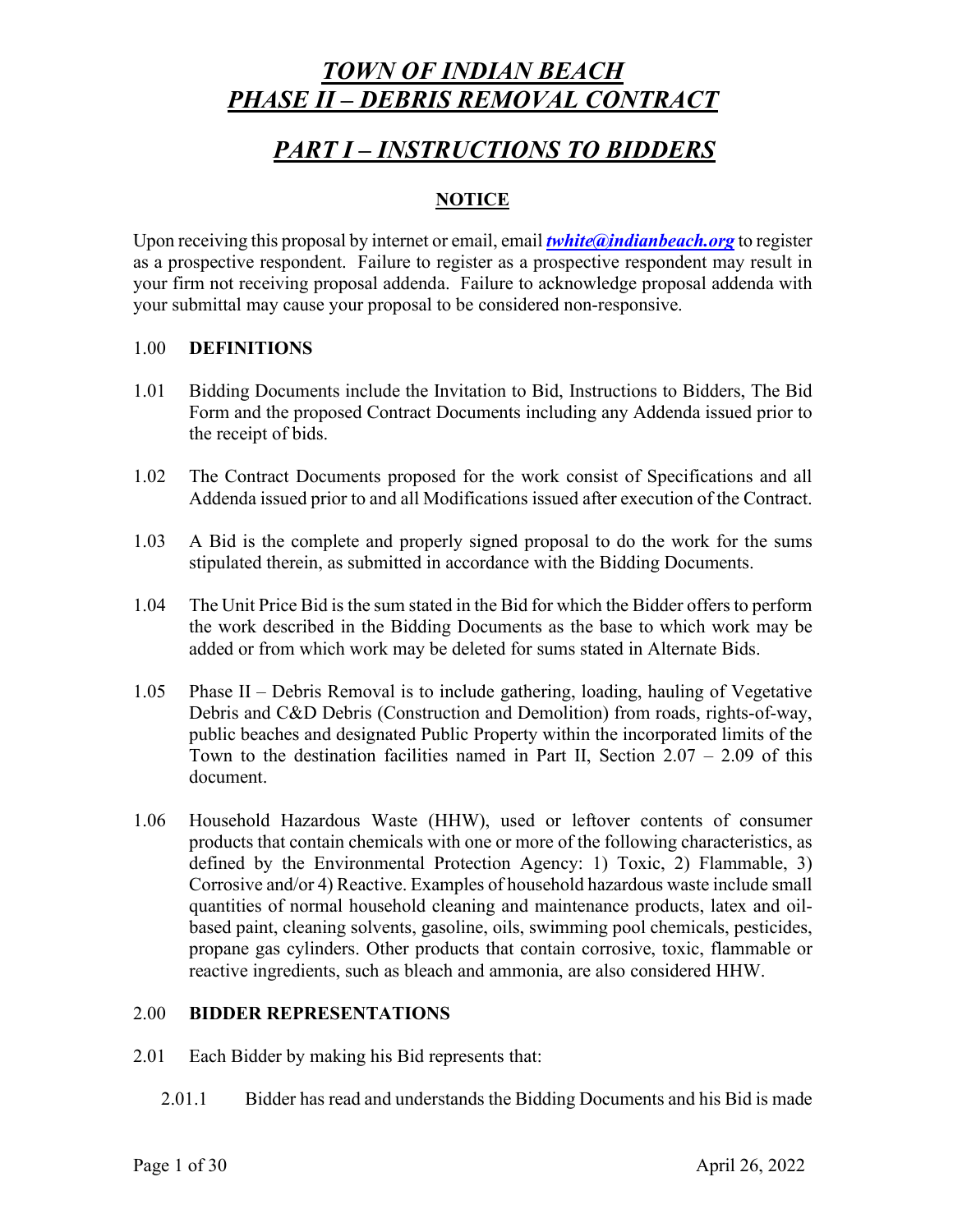# *PART I – INSTRUCTIONS TO BIDDERS*

in accordance therewith.

- 2.01.2 Bidder has visited the sites, has familiarized himself with local conditions under which the work is to be performed and has correlated his observations with the requirements of the Contract Documents.
- 2.01.3 No consideration will be given any Claim based on lack of knowledge of existing conditions except where Contract Documents make definite provisions for adjustments of cost or extension of time due to existing conditions that cannot be readily ascertained.
- 2.01.4 The Bid as submitted is based upon providing the labor, materials, systems and equipment required to complete the "Scope of Work" without exceptions.

### 3.00 **INTERPRETATION OR CORRECTION OF BIDDING DOCUMENTS**

- 3.01 Bidders shall promptly notify Mr. Timothy White, Town Manager, of any ambiguity, inconsistency or error, which they may discover upon examination of the Bidding Documents.
- 3.02 Bidder requiring clarification or interpretation of the Bidding Documents shall make written request which shall reach the Town Manager at least four (4) calendar days prior to the date for receipt of bids.
- 3.03 Any interpretation, correction or change of the Bidding Documents will be made by Addenda. Interpretations, corrections or changes of the bidding documents made in any other manner will not be binding, and Bidders shall not rely upon such interpretations, corrections, or changes.

### 4.00 **BIDDING PROCEDURE**

- 4.01 Sealed bids will be addressed to Town Manager and marked "PHASE II DEBRIS REMOVAL CONTRACT" at 1400 Salter Path Road, Salter Path, NC 28575. Deadline for submittal of bids will be 2:00PM on Thursday, June 9, 2022, at which time the bid opening will be completed by Town Staff, tabulated and posted on the Town website. Interested parties are recommended to attend the Pre-bid Conference scheduled at 2:00pm on Thursday, May 26, 2022, also in the Town Hall. The Town Council will make the selection during the scheduled meeting following recommendation of Staff, following which the selected bidder will be notified.
- The Town Council will make the selection during the scheduled meeting following recommendation of Staff, following which the selected bidder will be notified.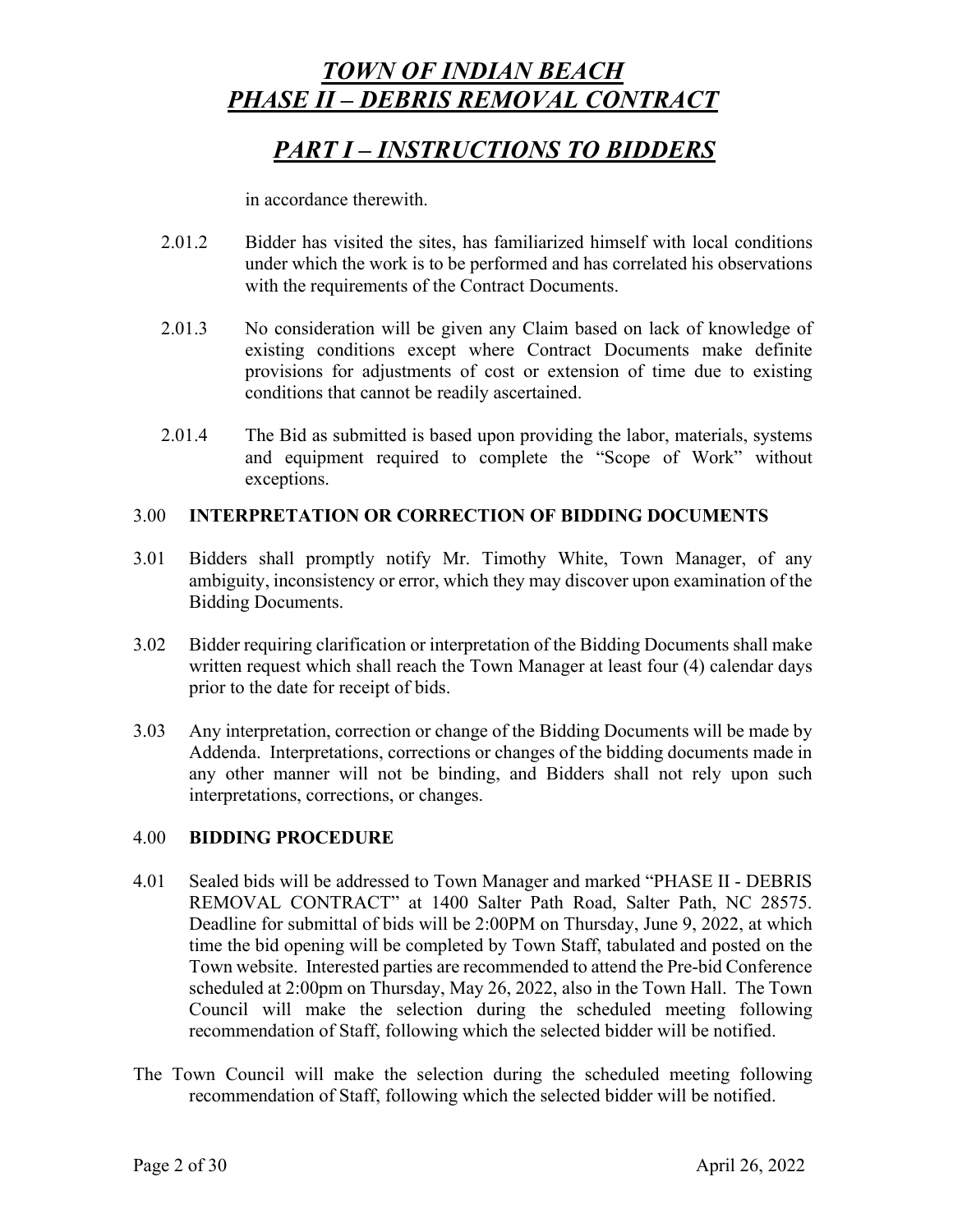## *PART I – INSTRUCTIONS TO BIDDERS*

- 4.02 The complete *original proposal and two (2) copies* shall be submitted on a form identical to the form included with the Bidding documents. Copies shall be signed by the person or persons legally authorized to bind the Bidder to a Contract. *A Bid by a Corporation shall further give the state of incorporation and have the corporate seal affixed.*
- 4.03 The unit Price Bid Sum shall be expressed in figures.
- 4.04 Any interlineations, alteration or erasure must be initialized by the signer of the Bid.
- 4.05 Failure to submit a Bid in the form requested or inclusion of any alternates, conditions, limitations or provisions not called for will render the bid irregular, and shall be considered sufficient cause for rejection of Bid.
- 4.06 Bids shall be delivered to reach the address designated in the Invitation to Bid not later than the hour and date established for deadline for acceptance of bids. After that time, no bids will be received, nor may they be withdrawn. *Faxed or E-mailed bids will not be accepted.*
- 4.07 No Bid may be modified, withdrawn, or canceled by the Bidder for a period of NINETY (90) calendar days following the time designed for receipt of bids, and each Bidder agrees in submitting his Bid.

Negligence or error on the part of any Bidder in preparing his Bid confers no right of withdrawal or modification of his bid after time has been called.

### 5.00 **CONSIDERATION OF BIDS**

- 5.01 Rejection of Bids: The TOWN shall have the right to reject any or all Bids not accompanied by any data required by the Bidding Documents, or to reject a Bid which is in any way incomplete or irregular.
- 5.02 Acceptance of Bid (Award): It is the intent of the TOWN to award two (2) Contracts; a primary contract to be awarded to the lowest overall responsible Bidder and a secondary contract to the next overall lowest responsible Bidder, provided the Bid(s) have been submitted in accordance with the requirements of the Bidding Documents and does not exceed a fair and equitable rate. The TOWN shall have the right to reject any or all bids and/or waive any informality or irregularity in any bid or bids received and to accept the Bid or Bids, which in his judgment is in the TOWN'S best interest.
- 5.03 The primary CONTRACTOR will be the TOWN'S first call for this recovery phase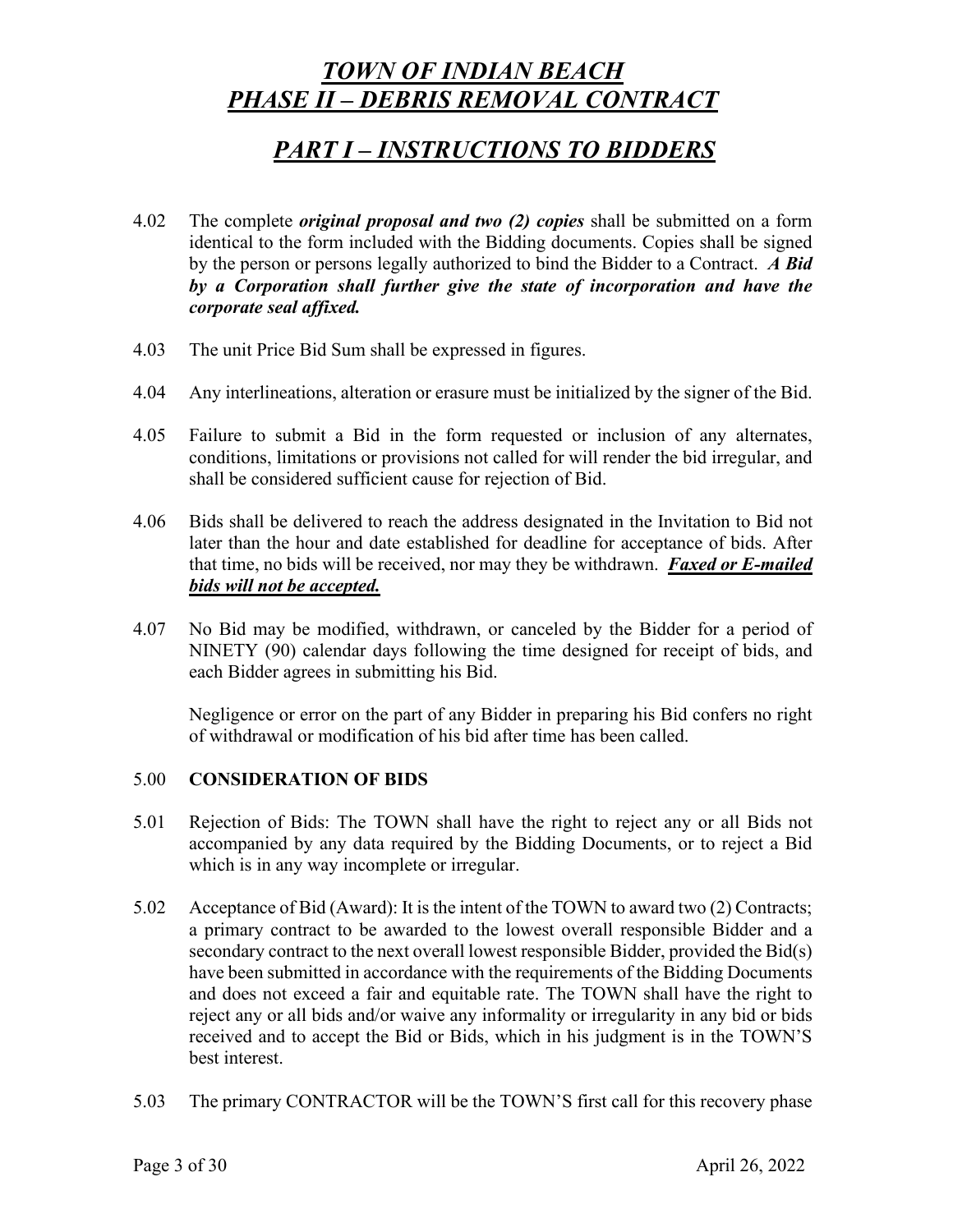# *PART I – INSTRUCTIONS TO BIDDERS*

of operation. The secondary CONTRACTOR will be called if the primary CONTRACTOR is not responsive or at the discretion of the Town when it is deemed necessary for more than one CONTRACTOR to assist in this response and Scope of Work.

- 5.04 If there are no bidders that are clearly lowest on all scopes of work in the Form of Proposal, lowest overall and 2<sup>nd</sup> lowest overall will be determined by estimated total cost for debris removal utilizing USACE hybrid model for a Category 3 estimated event scenario… for the Town of Indian Beach, this has been calculated as having C&D generation of 31,771cy (on street curbside), C&D generation of 4,050cy (on public beach), and Vegetative Debris generation of 17,365cy. For C&D volume to weight conversion, FEMA 325 recommended 2cy/ton will be utilized for final determination. However, this does not imply a minimum or maximum quantity for the award.
- 5.05 The Town of Indian Beach will make all decisions on which part of the contract to activate.

#### 6.00 **INSURANCE**

6.01 Careful attention is directed to insurance. The CONTRACTOR should carefully review his insurance in order to be completely and adequately covered with regard to special hazards, etc. *Certificates for Worker's Compensation, General Liability and Vehicle/Equipment Insurance will be required and submitted as part of the bid package.* The CONTRACTOR shall maintain at minimum the following limits of liability.

Workman's Compensation and \$ 500,000 / \$ 500,000 / \$500,000 Employer's Liability Contractor's General Liability Ins. \$ 1,000,000 Contractor's Vehicle Ins. \$ 1,000,000 (Combined Single Limit – Bodily Injury and Property Damage) Excess Liability (Umbrella) \$2,000,000

The CONTRACTOR shall maintain during the life of this contract WORKERS' COMPENSATION and EMPLOYER'S LIABILITY INSURANCE covering all of the CONTRACTOR'S employees to be engaged in the work under this contract, providing the required statutory benefits under North Carolina Workers Compensation Law, and Employers Liability Insurance providing limits at least in the amount of \$500,000/500,000/500,000 applicable to claims due to bodily injury by accident or disease.

The CONTRACTOR'S Comprehensive General Liability Insurance shall include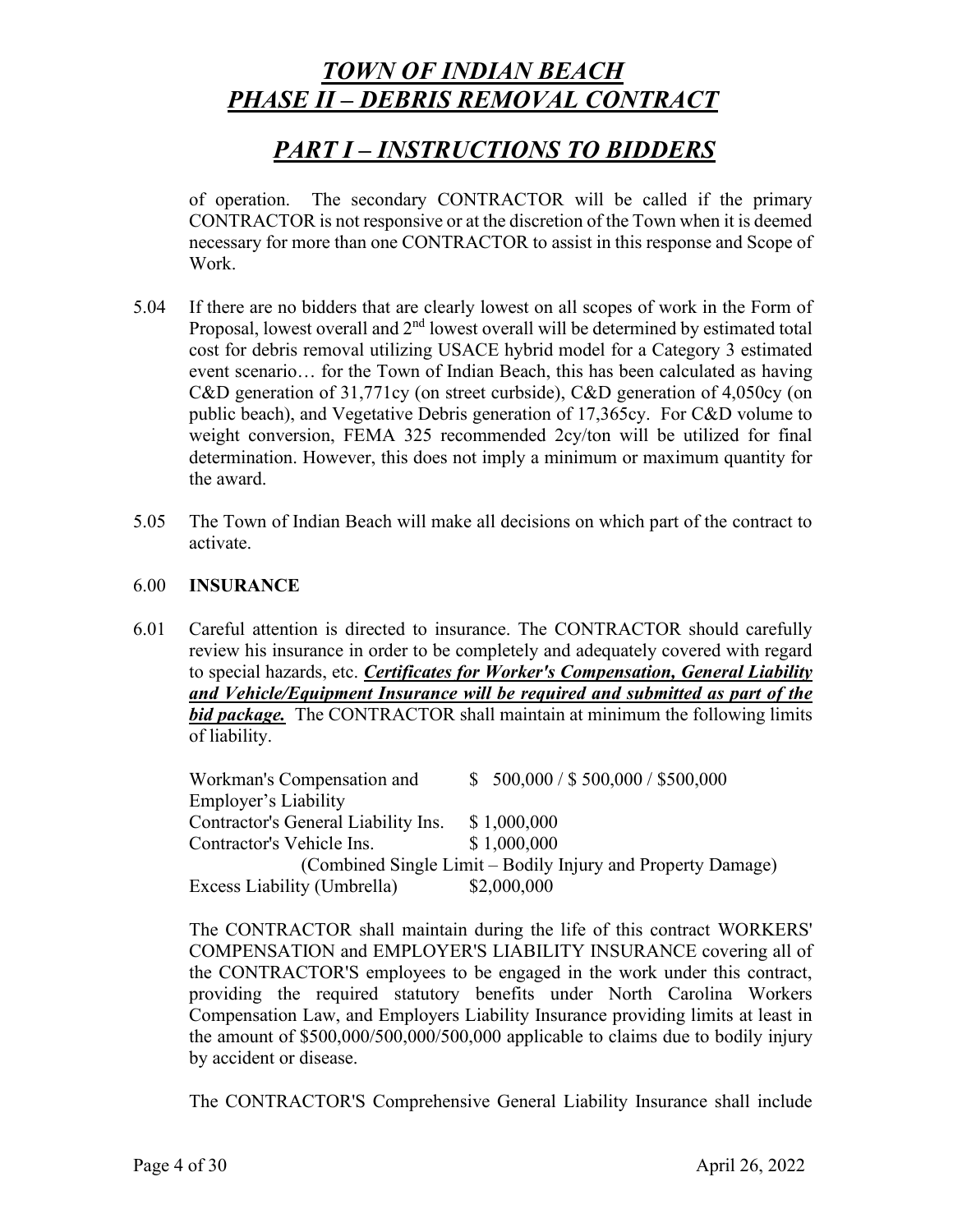### *PART I – INSTRUCTIONS TO BIDDERS*

coverage for premises operations, independent contractors, completed operations, scope of work, products and contractual exposures as shall protect the CONTRACTOR from claims arising out of any bodily injury, including accidental death, as well as, claims for property, damages which may arise from operations under this contract, whether such operations be by the CONTRACTOR or by any subcontractor or any directly or indirectly employed by either of them. The Town of Indian Beach must be named as an additional insured prior to initiation of the scope of work under the Contractors General Liability Insurance. Automobile Liability Insurance shall include coverage for all owned, hired and non-owned vehicles.

UMBRELLA LIABILITY INSURANCE providing as excess above the underlying COMMERCIAL GENERAL LIABILITY INSURANCE, AUTOMOBILE LIABILITY INSURANCE, EMPLOYERS LIABILITY INSURANCE AND OWNERS AND CONTRACTOR'S PROTECTIVE LIABILITY INSURANCE policies required by this contract. This coverage shall provide excess limits at least in the amount of \$2,000,000 per occurrence, combined single limits applicable to claims arising out of bodily injury and/or property damage. The parties named as additional insured under the primary underlying policies are to be included as additional insured under the Umbrella Liability Insurance Coverage.

### 7.00 **TIME/COMPLETION SCHEDULE**

- 7.01 This contract will be valid for the period from July 1, 2022 through June 30, 2023. All dates in this schedule are predicated on a contract being awarded and the site and/or sites open to accept waste within 2 days of notice to proceed, as set forth in Part I, Section 19.00, by fax or email and followed by regular mail from the Town Manager or his designee.
- 7.02 Completion will be at the discretion of the Town Manager or his designee.

### 8.00 **PAYMENT**

- 8.01 Payment will be made within ten (10) days after submission of weekly pay applications (invoices) and satisfactory completion of requirement set forth in 8.02 below. *Payment will be based on volume as determined by the TOWN or its designate at the awarded unit price. Five percent (5%) of all invoices will be retained until the contract is complete to the satisfaction of the Town Manager.*
- 8.02 Subcontractor payment verification. All subcontractors must register with the Town of Indian Beach prior to beginning work for the CONTRACTOR. Each listed subcontractor will be required to confirm receipt of payment from CONTRACTOR through a "Subcontractor's Final Affidavit, Waiver and Release" prior to the Town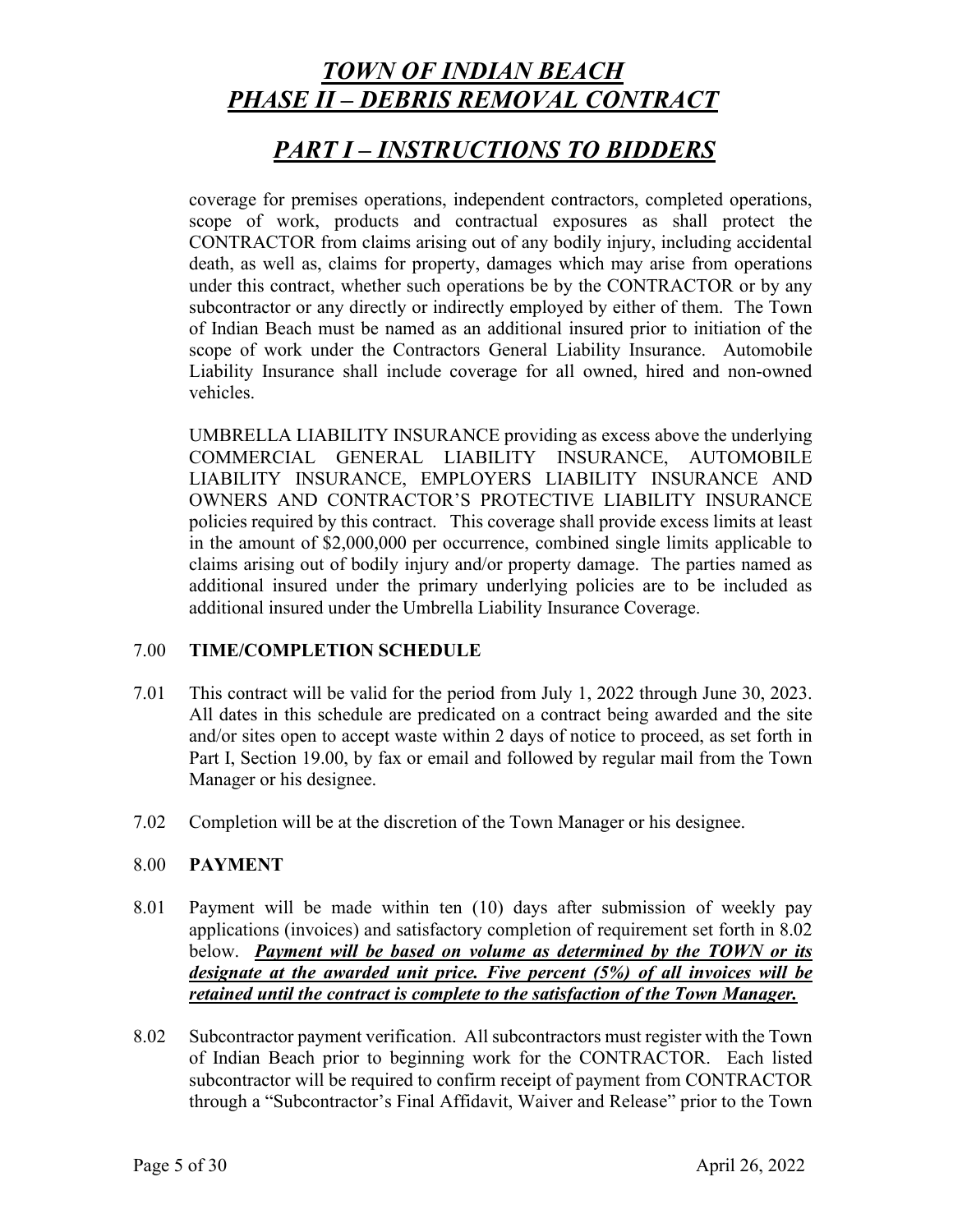## *PART I – INSTRUCTIONS TO BIDDERS*

issuing final payment to the CONTRACTOR. CONTRACTOR will also prepare an Affidavit of Payment of Debts and Claims and to be verified with a Consent of Surety Company to Final Payment.

### 9.00 **SAFETY**

9.01 CONTRACTOR shall provide a safe working environment and will be solely responsible for maintaining safety at all work sites. CONTRACTOR shall take all reasonable steps to ensure safety for both workers and visitors to any work site, to include traffic control.

### 10.00 **LOCATIONS FOR DISPOSAL**

- 10.01 Coastal Environmental Partnership (CEP) advises that all C&D from a large magnitude disaster be taken to CEP's Subtitle D Landfill at Tuscarora, NC, physically located at 7400 Old Highway 70 West, 2 exits past New Bern, NC, on Highway 70, if Carteret County does not open a Temporary Debris Management Site for Western Carteret County. Approximate round-trip distance is 108 miles.
- 10.02 An alternative location that incorporates recycling is Green Recycling Solutions, LLC (GRS), physically located at 11710 Hwy 17, Maysville, NC 28555. C&D containing wood, aggregates and soil, drywall, roofing, metals, carpet and padding, plastics, cardboard and paper can be managed at this site. Additional sorting may be required. Items not accepted Asbestos, Batteries, Municipal Solid Waste (MSW), Household Garbage, Liquids, Tires, Furniture, Hazardous Waste, Electronic Waste, and Whitegoods (Stoves, Refrigerators, etc.). Approximate round-trip distance is 65 miles.
- 10.03 Carteret County advises that two locations are under consideration for the disposal/reduction of vegetative debris for western Carteret County. Through Memorandum of Understanding, the primary site for the Town of Indian Beach will be the Newport/ Morehead City Debris Management Site (DMS). The site is approximately located at the Carl Garner Rd. / Silver Hill Rd. intersection off of US Highway 70, Morehead City. CONTRACTORS should anticipate round trips of approximately 40 miles for this location. An additional bid for Vegetative Debris removal is also requested for round trips of approximately 30 miles which will include the Herbert Page Debris Management Site (DMS) Location, approximately located across from 5411 NC 24 (northside of NC 24) in Bogue Township. Allowances for additional length of haul, if necessary, will be addressed following confirmation of the final destination with the county and a fair and equitable rate renegotiated by change order.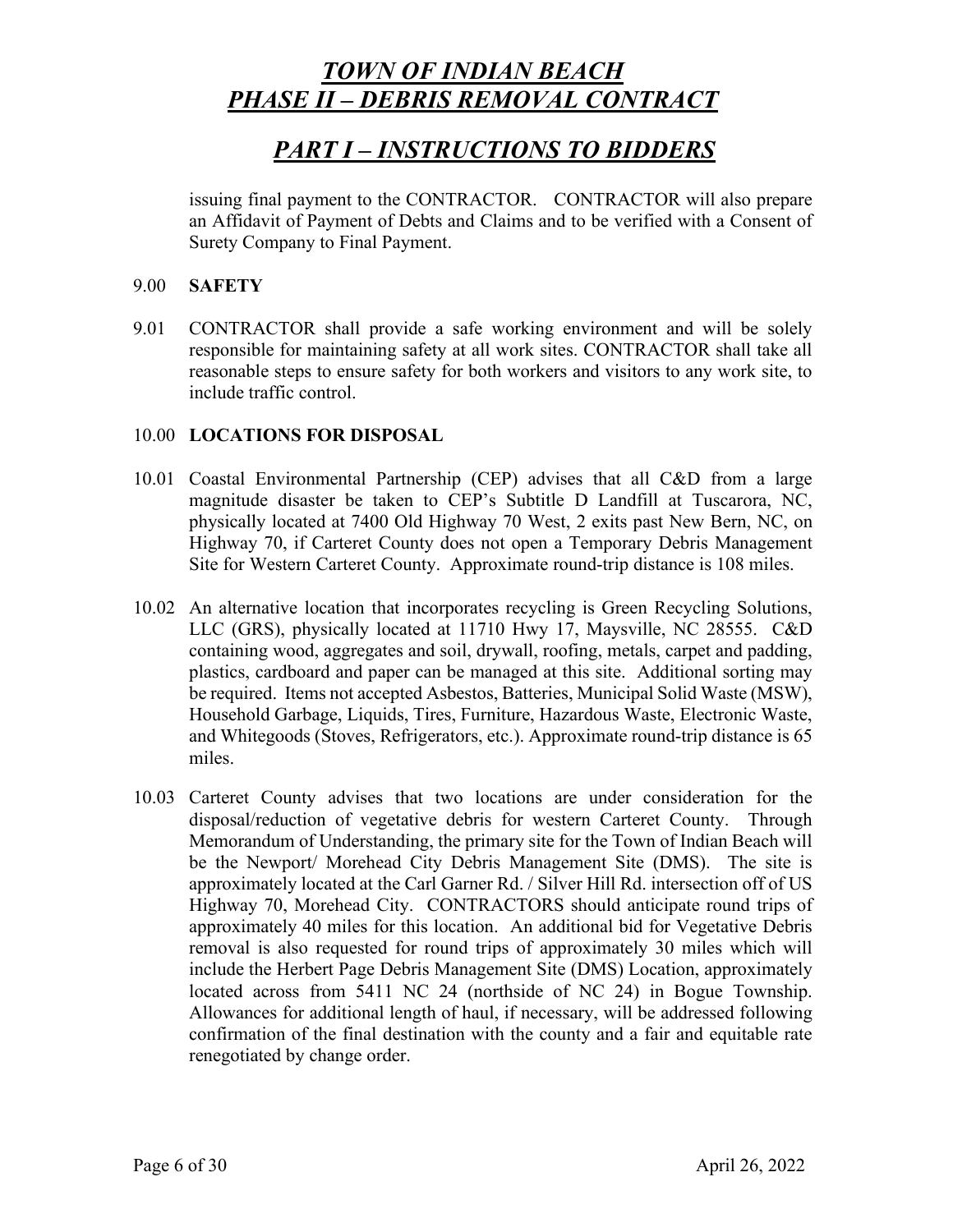### *PART I – INSTRUCTIONS TO BIDDERS*

10.04 Carteret County advises that two locations are under consideration for staging Construction and Demolition (C&D) debris for western Carteret County. Through Memorandum of Understanding, the primary site for the Town of Indian Beach will be the Newport/ Morehead City Debris Management Site (DMS). The site is approximately located at the Carl Garner Rd. / Silver Hill Rd. intersection off of US Highway 70, Morehead City. CONTRACTORS should anticipate round trips of approximately 40 miles for this location. An additional bid for Construction and Demolition (C&D) debris removal is also requested for round trips of approximately 30 miles which will include the Herbert Page Debris Management Site (DMS) Location, approximately located across from 5411 NC 24 (northside of NC 24) in Bogue Township. Allowances for additional length of haul, if necessary, will be addressed following confirmation of the final destination with the county and a fair and equitable rate renegotiated by change order.

### 11.00 **PERFORMANCE REQUIREMENTS**

11.01 Performance and Payment Bond:

CONTRACTOR will be required to post a Performance and Payment Bond, each in the amount of Five Hundred Thousand Dollars (\$500,000.00) or 100 percent of the contract price, whichever is greater, throughout the Contract execution period, when the Town Management requests initiation of Work of this Contract, until such time as the "Scope of Work" contained in this Contract is complete as determined by the Town Management and one year after.

11.02 TOWN'S right to carry out the work:

If the CONTRACTOR defaults or neglects to carry out the work in accordance with the Contract Documents and fails within a two (2) day period after receipt of written notice from the TOWN to commence and continue correction of such default or neglect with diligence and promptness, the TOWN may, without prejudice to other remedies, correct such deficiencies. In such case an appropriate Change Order shall be issued deducting from payments then or thereafter due the CONTRACTOR the cost of correcting such deficiencies, including compensation for the TOWN'S additional services and expenses made necessary by such default, neglect or failure. If payments then or thereafter due the CONTRACTOR are not sufficient to cover such amounts, the CONTRACTOR shall pay the difference to the TOWN.

#### 12.00 **TERMINATION BY THE TOWN FOR CAUSE**:

- 12.01.1 The TOWN may terminate the contract if the CONTRACTOR:
	- a. persistently or repeatedly refuses or fails to supply enough properly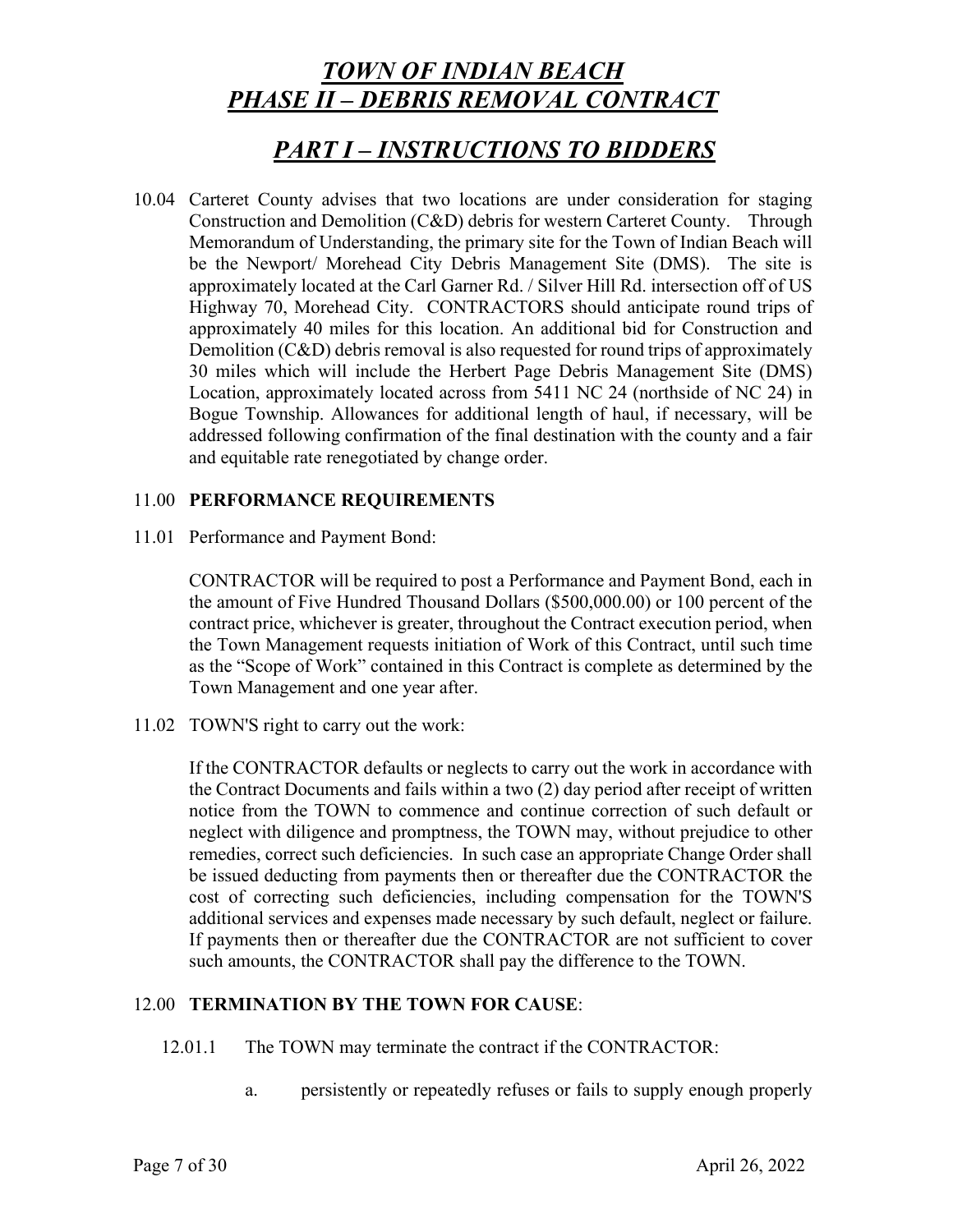# *PART I – INSTRUCTIONS TO BIDDERS*

skilled workers or proper equipment to perform in a timely manner as determined by the Town Manager;

- b. fails to make payment to subcontractors for materials, equipment or labor in accordance with the respective agreements between the CONTRACTOR and subcontractors;
- c. persistently disregards laws, ordinances, or rules, regulations or orders of a public authority having jurisdiction; or
- d. otherwise, is guilty of substantial breach of a provision of the Contract Documents.
- 12.01.2 When any of the above reasons exist, the TOWN may without prejudice to any other rights or remedies of the TOWN and after giving the CONTRACTOR and the CONTRACTOR'S surety, if any, two days' written notice, terminate employment of the CONTRACTOR and may, subject to any prior rights of the surety:
	- a. accept assignment of subcontracts; and/or
	- b. finish the work by whatever reasonable method the TOWN may deem expedient; and/or
	- c. pay from the Payment Bond Posted, as required in Section 11.01 of Part I – Instructions To Bidders, any and all parties seeking retribution (for damages, subcontracts, etc.) with regards to this Debris Removal Contract from the CONTRACTOR.
- 12.01.3 When the TOWN terminates the contract for one of the reasons stated in Subparagraph 12.01.1, the CONTRACTOR shall not be entitled to receive further payment until the work is finished.
- 12.01.4 If the unpaid balance of the contract sum exceeds additional costs incurred while finishing the work, including compensation for the TOWN'S services and expenses made necessary thereby, such excess shall be paid to the CONTRACTOR. If such costs exceed the unpaid balance, the CONTRACTOR shall pay the difference to the TOWN. This obligation for payment shall survive termination of the contract.
- 12.01.5 **Termination for Convenience;** the Town or CONTRACTOR may terminate this contract at any time for any reason by giving at least thirty (30) days' notice in writing to the other party. If the contract is terminated by the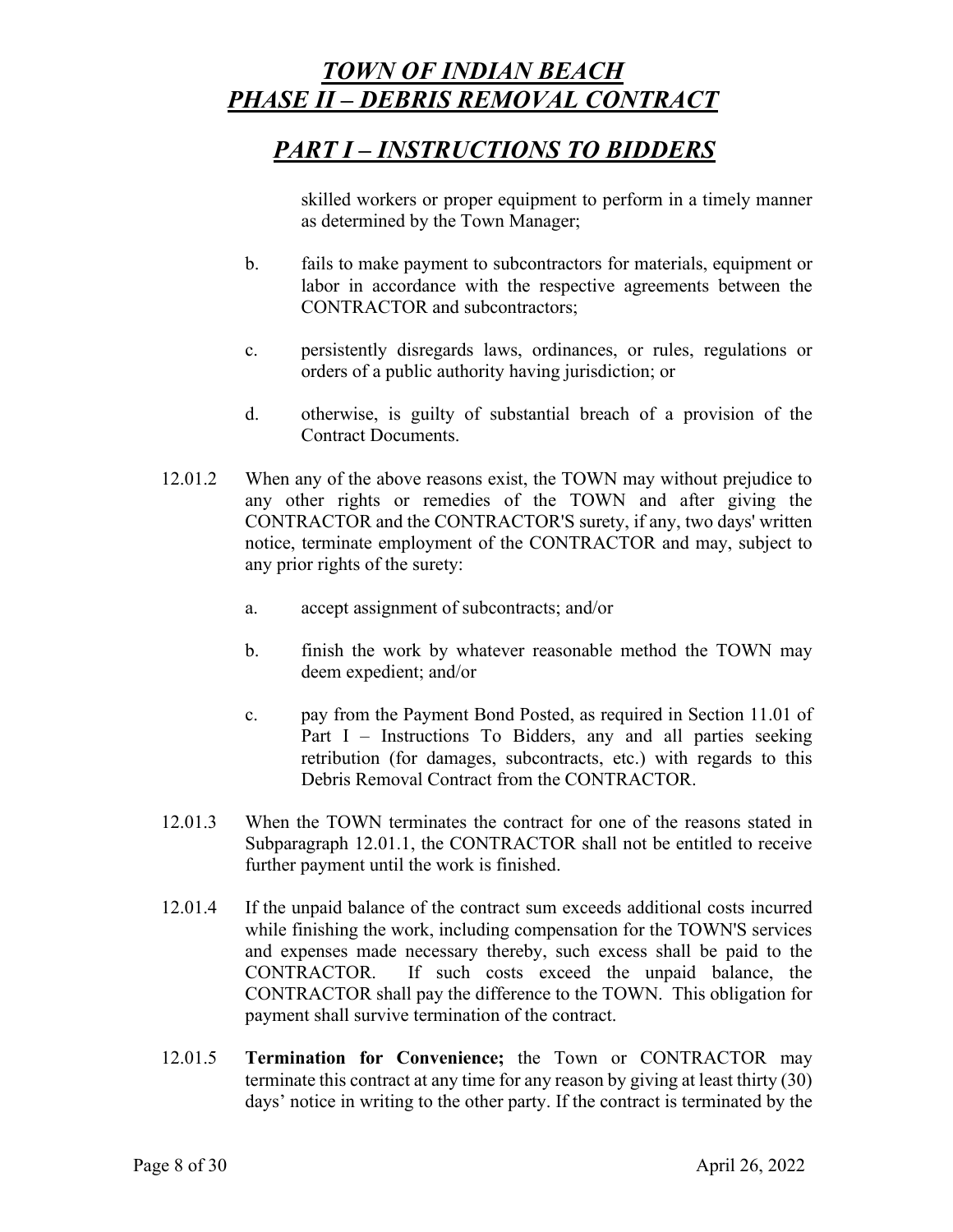## *PART I – INSTRUCTIONS TO BIDDERS*

Town as provided herein, the CONTRACTOR will be paid a fair payment as negotiated with the Town for the work completed as of the date of termination.

12.01.6 Nothing contained herein shall prevent the TOWN from pursuing any other remedy, which it may have against CONTRACTOR including claims for damages.

### 13.00 **ESTIMATED QUANTITIES**

- 13.01 The TOWN makes no guarantee as to the quantities the CONTRACTOR will actually remove.
- 13.02 The TOWN's Citizens receive private solid waste services (household refuse) within the municipality and in the event of the activation of this CONTRACT will continue to provide these services. The TOWN reserves the right to augment the solid waste services with other departments of the TOWN.
- 13.03 North Carolina Department of Transportation (NCDOT), NCDOT will have primary responsibility for vegetative and sand debris removal efforts of Federal and State Highways, and Federal Aid Secondary Routes; for Indian Beach this includes NC Highway 58. Through Memorandum of Agreement with NCDOT, the Town of Indian Beach can request release of these routes and assume responsibility for debris removal and apply for reimbursement. Therefore, upon directive from the Town Manager, the CONTRACTOR must be prepared to remove vegetative and sand debris from NC Highway 58 within the incorporated limits of the TOWN.
- 13.04 Through conversation and understanding with North Carolina Department of Transportation (NCDOT), Indian Beach and/or its Debris Removal *CONTRACTOR* will have primary responsibility for the removal of construction and demolition debris (C&D) from NC Highway 58 within the incorporated limits of the TOWN.
- 13.05 The TOWN of Indian Beach advises that Phase II Debris Removal will only take place on NC Highway 58, the public beach and TOWN owned public property within its Municipal borders. Indian Beach has no responsibility to remove debris from the private roads within the municipality or the unincorporated section known as Salter Path which roughly divides the Town of Indian Beach into a Western Section and Eastern Section.

### 14.00 **PERSONNEL**

14.01 It is mutually agreed that CONTRACTOR is an independent CONTRACTOR and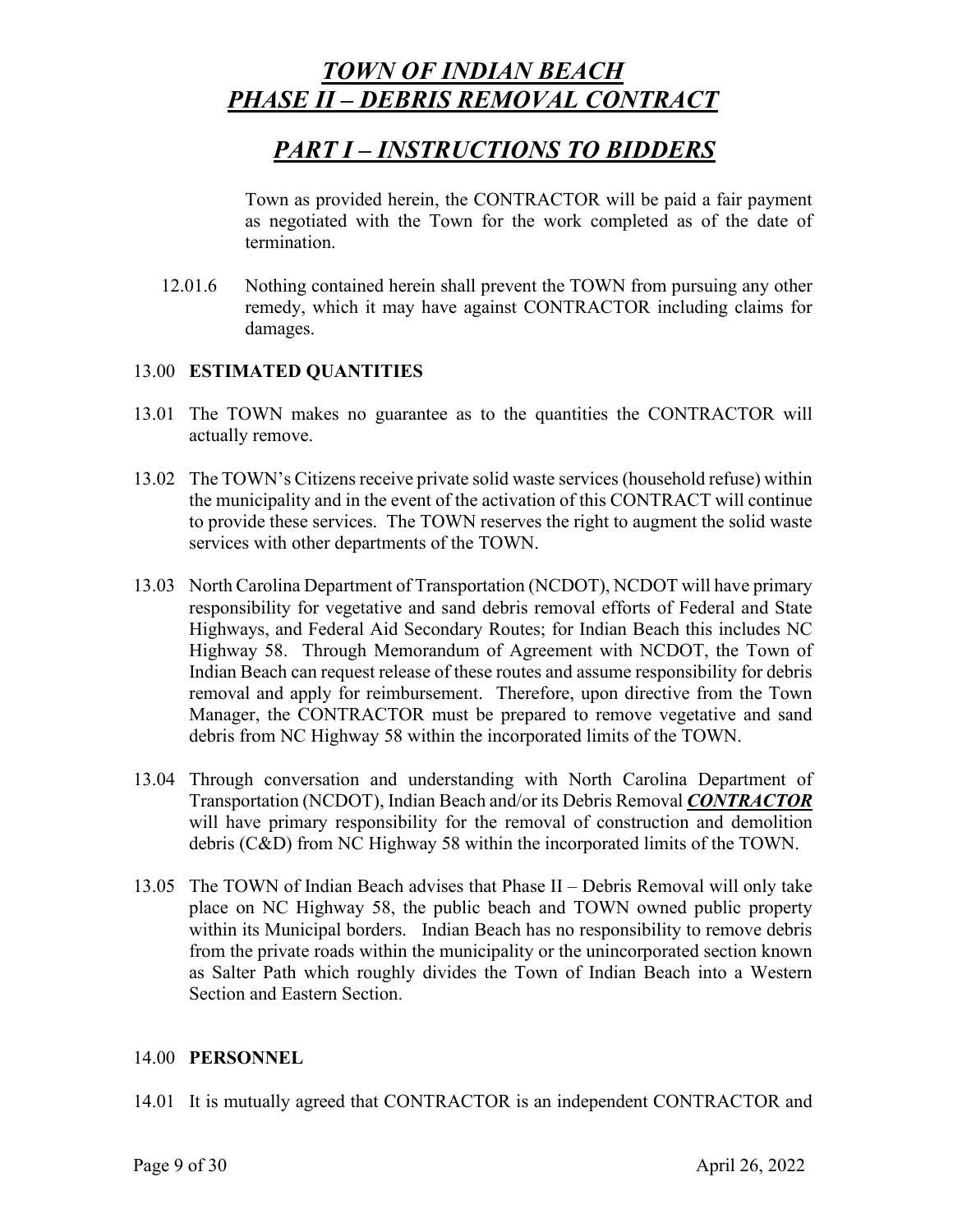# *PART I – INSTRUCTIONS TO BIDDERS*

not an agent of the TOWN, and as such the CONTRACTOR shall not be entitled to any TOWN employment benefits, such as, but not limited to, vacation, sick leave, insurance, workmen's compensation, or pension and retirement benefits.

### 15.00 **CONFLICT OF INTEREST**

15.01 No elected or appointed official or paid employee of the TOWN shall have a personal or financial interest, direct or indirect, as a contracting party or otherwise, in the performance of this agreement.

### 16.00 **OTHER LAWS AND REGULATIONS**

16.01 The parties acknowledge that FEMA financial assistance may be used to fund the contract. CONTRACTOR will comply with any and all applicable federal, state and local standards, regulations, laws, statutes and ordinances regarding toxic, hazardous and solid wastes and any other pollutants; public and private nuisances; health or safety; and zoning, subdivision or other land use controls. CONTRACTOR agrees to comply with all applicable standards, orders or regulations issued pursuant to the Clean Air Act (42 U.S.C. 7401- et seq.) and the Federal Water Pollution Control Act as amended (33 U.S.C. 1251- et seq.), and will report violations to the TOWN, FEMA and the Regional Office of the Environmental Protection Agency (EPA).

CONTRACTOR will take all reasonably necessary, proper or required safety, preventative and remedial measures in accordance with any and all relations and directives from the North Carolina Department of Human Resources, the United States Environmental Protection Agency, the North Carolina Department of Environmental Quality, Health Departments, and any other federal, state or local agency having jurisdiction, to insure the prompt prevention or cessation (now or in the future) of violations of either the applicable provisions of such standards, regulations, laws, statutes, and ordinances or any permits or conditions issued thereunder.

- 16.02 CONTRACTOR, and any subcontractor it employs, shall comply with the requirements of Article 2 of Chapter 64 of the North Carolina General Statutes (the federal E-Verify program operated by the United States Department of Homeland Security and other federal agencies, or any successor or equivalent program used to verify the work authorization of newly hired employees pursuant to federal law).
- 16.03 The CONTRACTOR shall comply with all mandatory standards and policies relating to energy efficiency which may be contained within an energy conservation plan issued by the State of North Carolina in compliance with the Energy Policy and Conservation Act (Pub. L. 94-163).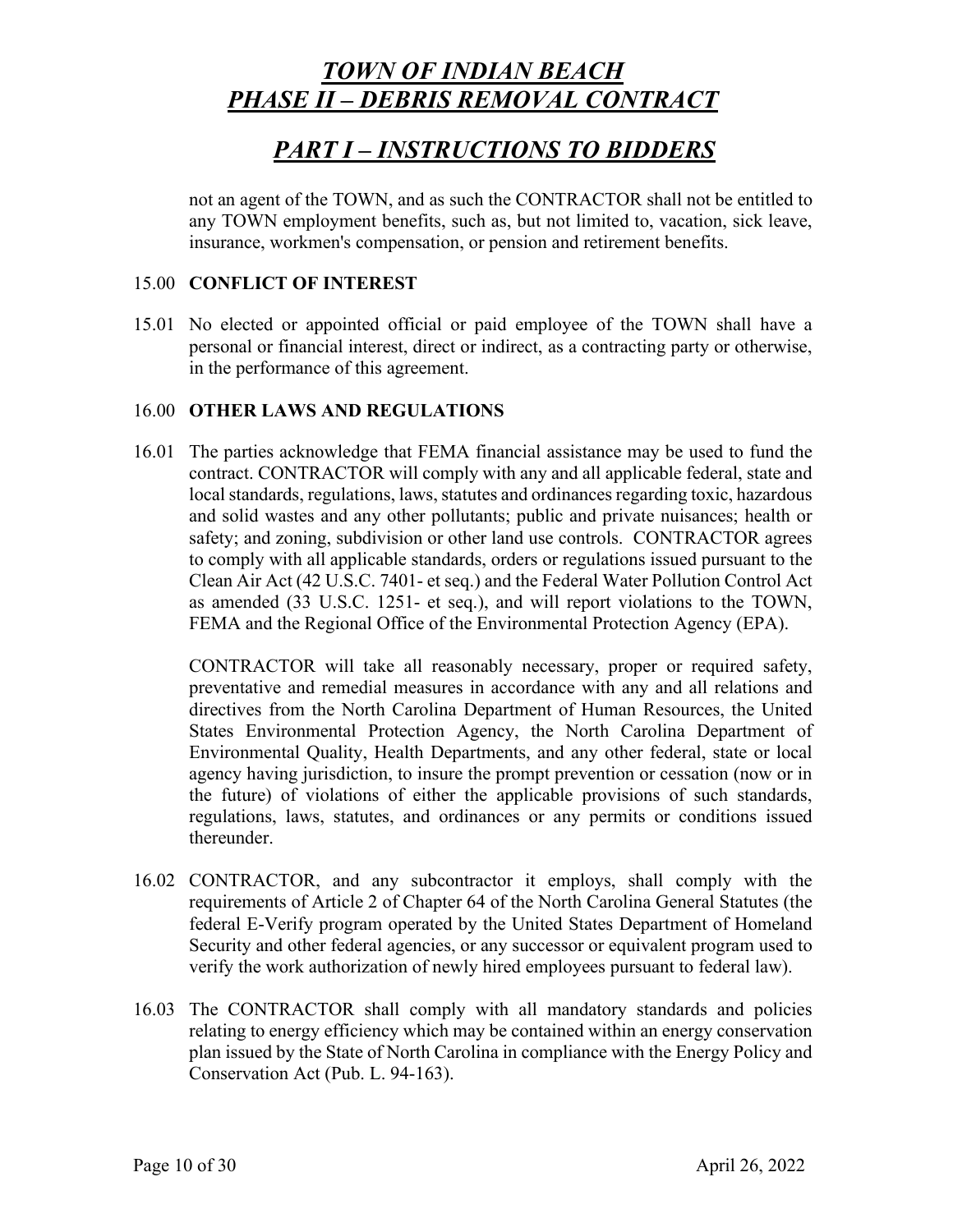# *PART I – INSTRUCTIONS TO BIDDERS*

### 17.00 **NON-DISCRIMINATION - EQUAL EMPLOYMENT OPPORTUNITY**

During the performance of this contract, the CONTRACTOR agrees as follows:

- 17.01 The CONTRACTOR will not discriminate against any employee or applicant for employment or otherwise illegally deny any person participation in or the benefits of the program which is the subject of this agreement because of race, creed, color, sex, age, disability or national origin. The CONTRACTOR will take affirmative action to ensure that applicants are employed, and that employees are treated during employment without regard to their race, color, religion, sex, or national origin. Such action shall include, but not be limited to the following: Employment, upgrading, demotion, or transfer; recruitment or recruitment advertising; layoff or termination; rates of pay or other forms of compensation; and selection for training, including apprenticeship. The CONTRACTOR agrees to post in conspicuous places, available to employees and applicants for employment, notices to be provided setting forth the provisions of this nondiscrimination clause.
- 17.02 The CONTRACTOR will, in all solicitations or advertisements for employees placed by or on behalf of the CONTRACTOR, state that all qualified applicants will receive considerations for employment without regard to race, color, religion, sex or national origin.
- 17.03 The CONTRACTOR will send to each labor union or representative of workers with which he has collective bargaining agreement or other contract or understanding, a notice to be provided advising the said labor union or workers' representatives of the CONTRACTOR'S commitments under this section, and shall post copies of the notice in conspicuous places available to employees and applicants for employment.
- 17.04 The CONTRACTOR will comply with all provisions of Executive Order 11246 of September 24, 1965, and of the rules, regulations, and relevant orders of the Secretary of Labor.
- 17.05 The CONTRACTOR will furnish all information and reports required by Executive Order 11246 of September 24, 1965, and by rules, regulations, and orders of the Secretary of Labor, or pursuant thereto, and will permit access to his books, records, and accounts by the administering agency and the Secretary of Labor for purposes of investigation to ascertain compliance with such rules, regulations, and orders.
- 17.06 In the event of the CONTRACTOR'S noncompliance with the nondiscrimination clauses of this contract or with any of the said rules, regulations, or orders, this contract may be canceled, terminated, or suspended in whole or in part and the CONTRACTOR may be declared ineligible for further Government contracts or federally assisted construction contracts in accordance with procedures authorized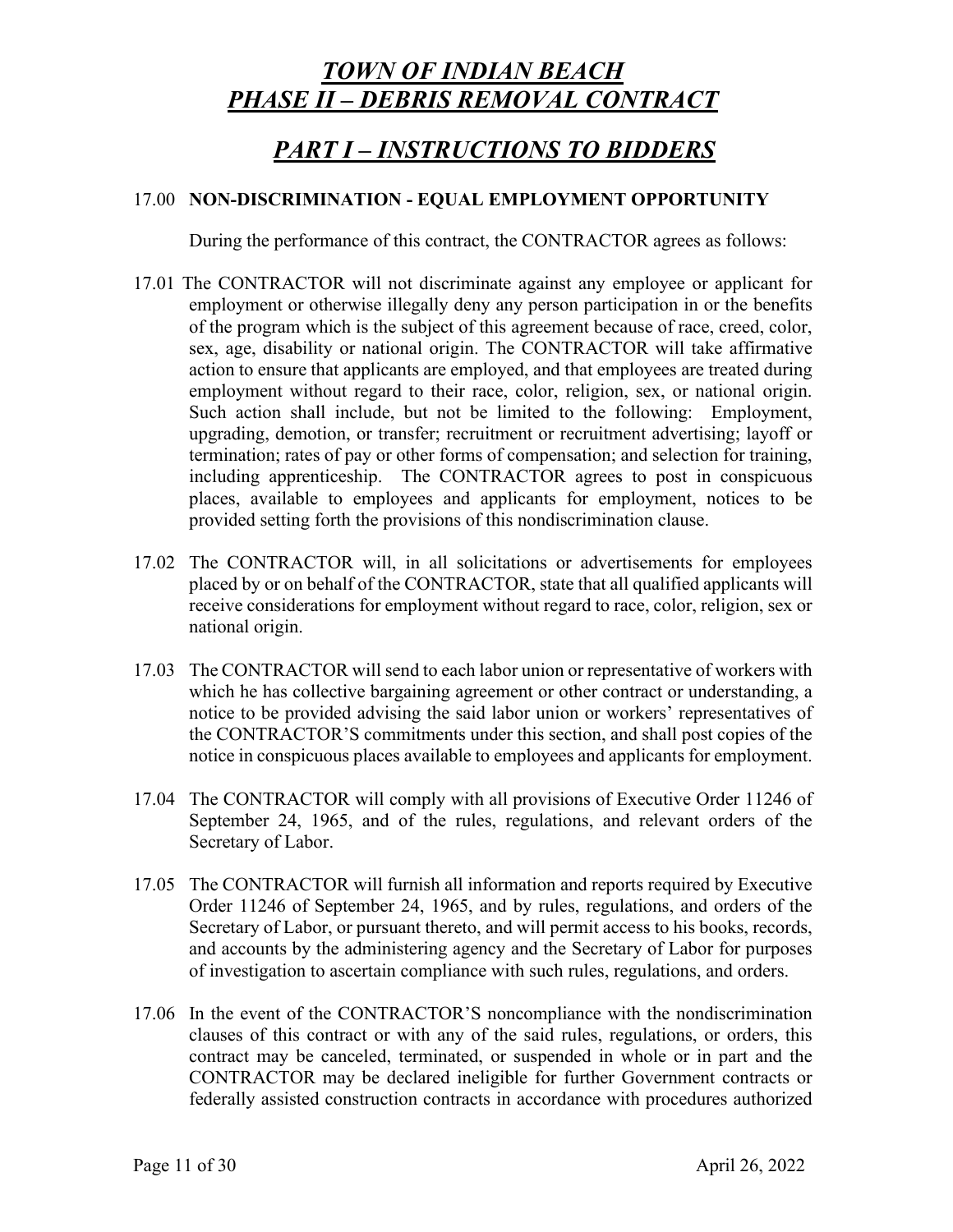## *PART I – INSTRUCTIONS TO BIDDERS*

in Executive Order 11246 of September 24, 1965, and such other sanctions as may be imposed and remedies invoked as provided in Executive Order 11246 of September 24, 1965, or by rule, regulation, or order of the Secretary of Labor, or as otherwise provided by law.

17.07 The CONTRACTOR will include the sentence immediately preceding paragraph  $(17.01)$  and the provisions of paragraphs  $(17.01)$  through  $(17.07)$  in every subcontract or purchase order unless exempted by rules, regulations, or orders of the Secretary of Labor issued pursuant to section 204 of Executive Order I 1246 of September 24, l 965, so that such provisions will be binding upon each subcontractor or vendor. The CONTRACTOR will take such action with respect to any subcontract or purchase order as the administering agency may direct as a means of enforcing such provisions, including sanctions for noncompliance: Provided, however, that in the event a CONTRACTOR becomes involved in, or is threatened with, litigation with a subcontractor or vendor as a result of such direction by the administering agency the CONTRACTOR may request the United States to enter into such litigation to protect the interests of the United States."

### 18.00 **MINORITY BUSINESS ENTERPRISE (MBE) AND HISTORICALLY UNDERUTILIZED BUISNESSES (HUB)**

The Town desires that minority business enterprises and historically underutilized businesses have the maximum opportunity to participate in the performance of this contract and will:

- 18.0l Promote affirmatively (where feasible) in accordance with North Carolina General Statute l43-l29, together with all other applicable laws, statutes and constitutional provisions) the procurement of goods, services in connection with construction projects for minority owned business enterprises.
- 18.02 Ensure that competitive and equitable bidding opportunities are followed to afford minority business enterprises participation. Strive to obtain contract and subcontract awards to minority business enterprises.
- 18.03 Identify and communicate to the minority business enterprises community procedures and contract requirements necessary for procurement of goods and services for construction projects and subcontracts.
- 18.04 Provide technical assistance as needed.
- 18.05 Promulgate and enforce contractual requirements that the general CONTRACTOR or all construction projects shall exercise all necessary and reasonable steps to ensure that minority business enterprises participate in the work required in such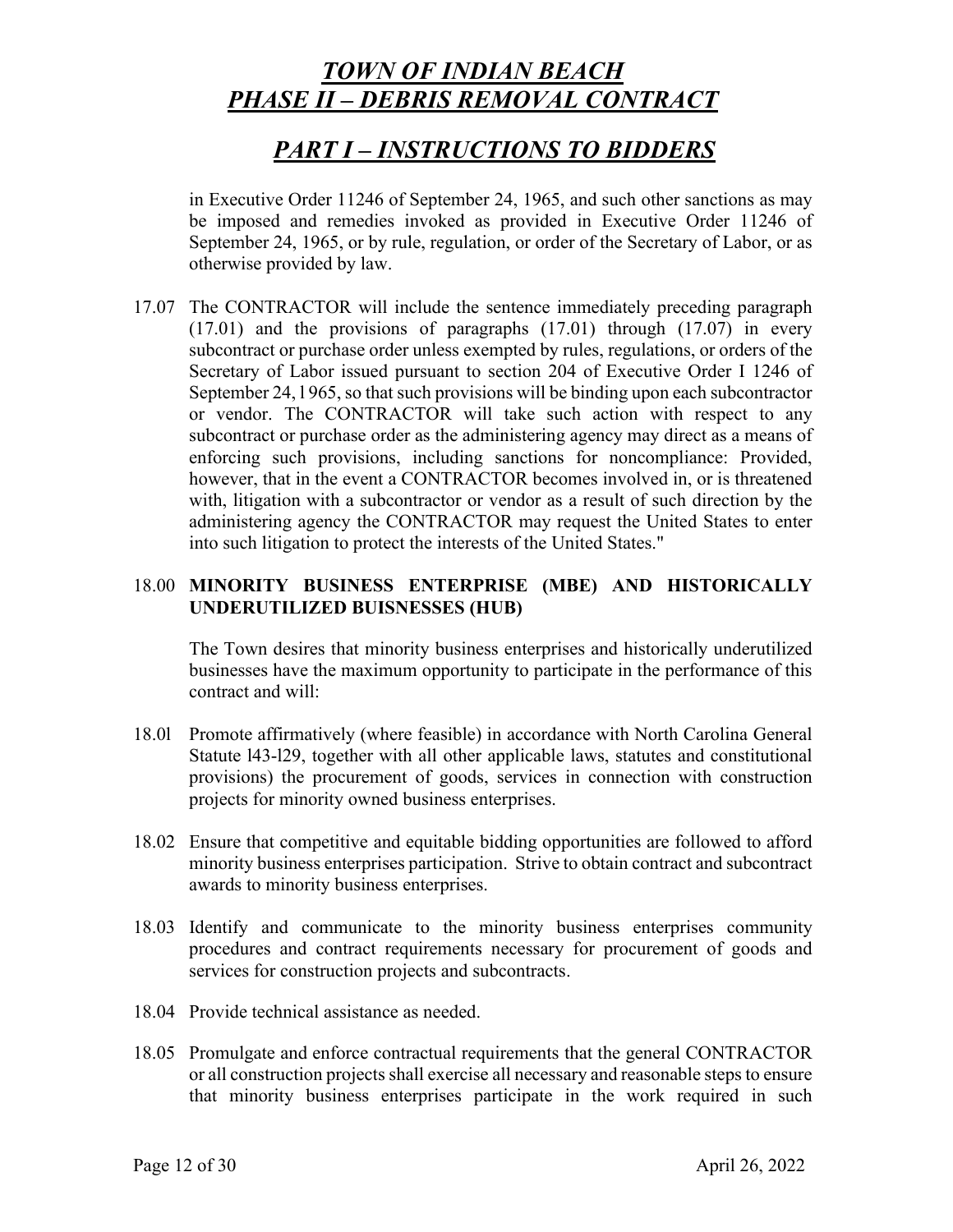## *PART I – INSTRUCTIONS TO BIDDERS*

construction contracts.

The CONTRACTOR shall insure that minority business enterprises have the maximum opportunity to compete for and perform portions of the work included in this contract and shall not discriminate on the basis of race, color, national origin or sex. The CONTRACTOR shall include this special provision, Minority Business Enterprise (MBE) and Historically Underutilized Businesses (HUB), in all subcontracts for this contract. Failure on the part of the CONTRACTOR to carry out the requirements set forth in this special provision may constitute a breach of contract and after proper notification may result in termination of the contract or other appropriate remedy.

A minority business enterprise is defined as a business, with at least fifty-one (51%) percent owned and controlled by minority group members. The minority ownership must exercise actual day-to-day management. Minority group members may consist of Black Americans (an individual of the Black race of African origin), Hispanic Americans (an individual of a Spanish speaking culture and origin at parentage), Asian Americans (an individual of a culture, origin or parentage traceable to the areas of the Far East, Southeast Asia, the Indian subcontinent and the Pacific Islands), Indian Americans (an individual who is an enrolled member of a Federally recognized Indian tribe, or recognized by the tribe as being an Indian, as evidenced by a certification of a tribal leader), American Aleuts or any recognized minority group approved by the Town.

A Woman Business Enterprise is a business with at least fifty-one (51%) percent owned and controlled by women who exercise actual day-to-day management.

The CONTRACTOR shall exercise all necessary and reasonable steps to ensure that Minority Business Enterprises and Woman Business Enterprises participate in the work required in this contract. The CONTRACTOR agrees by executing this contract that he will exercise all necessary and reasonable steps to ensure that this special provision contained herein on Minority Business Enterprise is complied with.

#### 19.00 **WRITTEN NOTICE TO PROCEED**

19.01 The TOWN shall issue an official written notice to proceed for the services referenced in this contract. The notice shall be sent via facsimile or email followed by regular mail. Under no circumstances shall the TOWN be liable for any services rendered unless the written notice to proceed has been sent and received by the CONTRACTOR. CONTRACTOR must acknowledge receipt of the written notice to proceed in writing to Mr. Timothy R. White, Town Manager either by email *twhite@indianbeach.org* or by fax (252) 247-0513.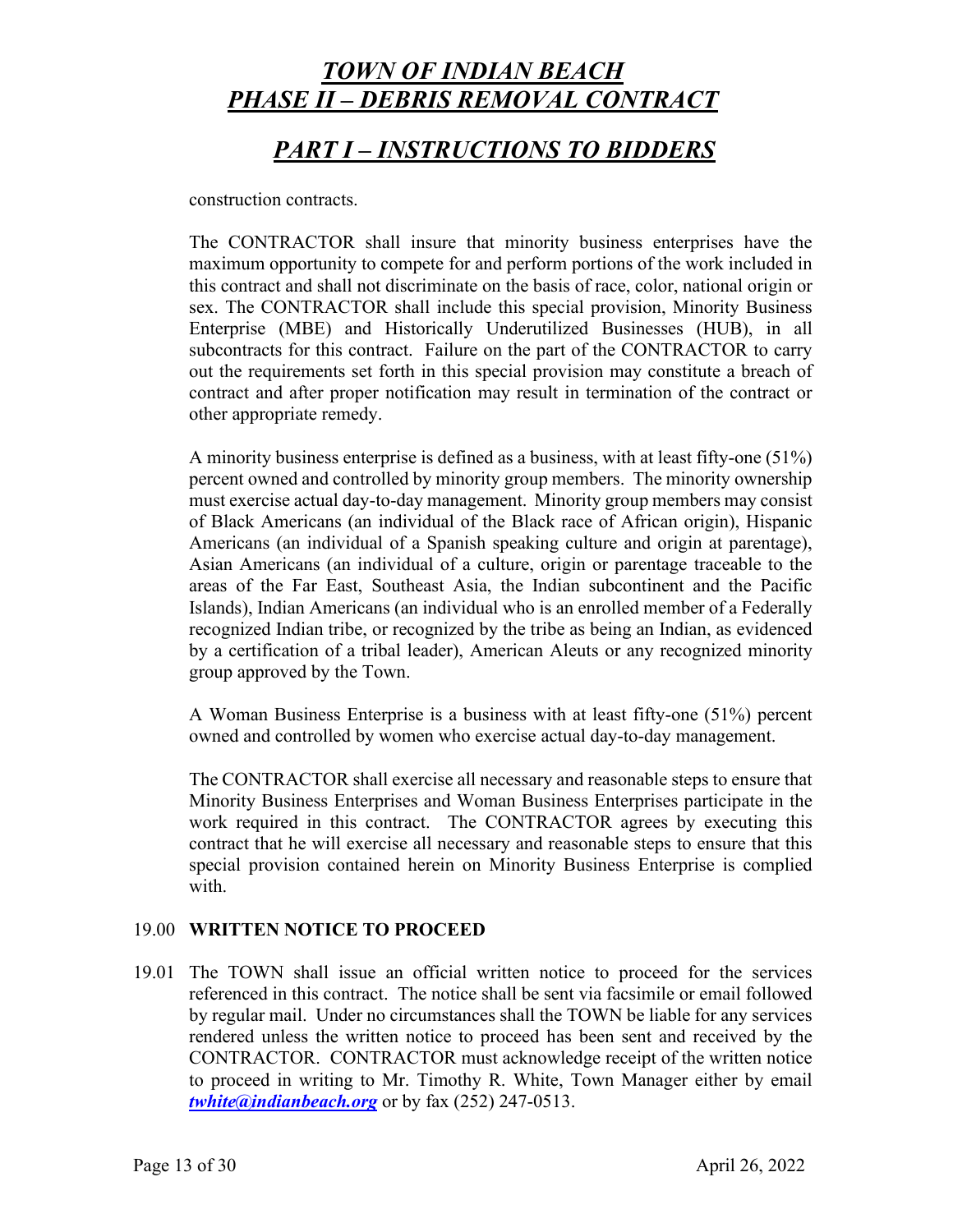### *PART I – INSTRUCTIONS TO BIDDERS*

#### 20.00 **QUALIFICATIONS OF CONTRACTOR**

- 20.01 CONTRACTOR will be required to provide proof of previous experience performing Debris Removal Services as the prime CONTRACTOR for a single contract equal to or greater than 100,000 cy of Debris.
- 20.02 As part of proposal submission and due at deadline of submittal (see Part I, Instructions to Bidders, 4.01); CONTRACTOR(s) will provide additional documentation utilized in due diligence evaluation and CONTRACTOR qualification, these are:
	- 20.02.1 Most recent completed Annual Financial Report.
	- 20.02.2 A notarized Statement of Current Legal Events
		- Bankruptcy Proceedings
		- Suits
		- Liens
		- Any Litigation that could detrimentally effect performance of this Scope of Work
	- 20.02.3 Surety Company Name, Contact Name and telephone #.
	- 20.02.4 Listing of Sureties Secured past 5 years and amounts.
	- 20.02.5 Insurance Company Name, Contact Name and telephone #, and Certificate of Insurance as required under Part I, 6.01.
	- 20.02.6 Debris Removal Experience (one of which must be in excess of 100,000 CY as the Prime CONTRACTOR) past 5 years listed with Contact Info., Volume, Gross \$, Contact Name and telephone #'s.
	- 20.02.7 Sample of other services provided with Contact Info., Gross \$, Contact Name and telephone #'s.
	- 20.02.8 List of Company Owned Equipment available to service the Town of Indian Beach Vegetative and C&D Debris Removal Contact.
	- 20.02.9 Health & Safety Plan with training schedule and Environmental Protection Program as pertaining to Vegetative and C&D debris removal operations.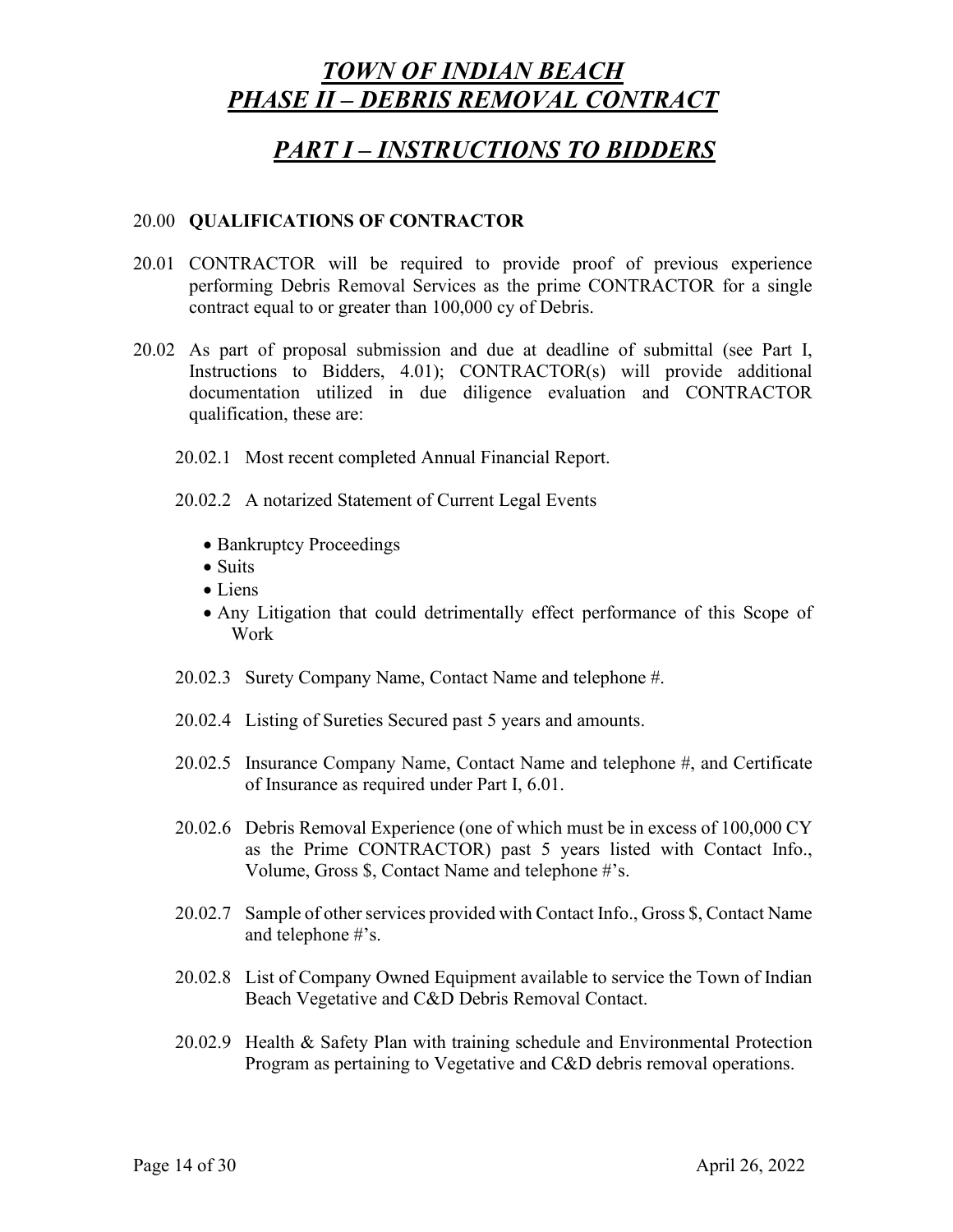## *PART I – INSTRUCTIONS TO BIDDERS*

20.02.10 A subcontract plan including a clear description of the percentage of the work the CONTRACTOR may subcontract. A list of Subcontractors under obligation/agreements with CONTRACTOR with list of available equipment to service the Town of Indian Beach Vegetative and C&D Debris Removal Contact with Contact Name and telephone #'s.

### 21.00 **CONTRACT WORK HOURS AND SAFETY STANDARDS ACT - OVERTIME COMPENSATION**

Compliance with the Contract Work Hours and Safety Standards Act.

- 21.01 Overtime requirements. No CONTRACTOR or subcontractor contracting for any part of the contract work which may require or involve the employment of laborers or mechanics shall require or permit any such laborer or mechanic in any workweek in which he or she is employed on such work to work in excess of forty hours in such workweek unless such laborer or mechanic receives compensation at a rate not less than one and one-half times the basic rate of pay for all hours worked in excess of forty hours in such workweek.
- 21.02 Violation; liability for unpaid wages; liquidated damages. In the event of any violation of the clause set forth in paragraph (21.01) of this section the CONTRACTOR and any subcontractor responsible therefor shall be liable for the unpaid wages. In addition, such CONTRACTOR and subcontractor shall be liable to the United States (in the case of work done under contract for the District of Columbia or a territory, to such District or to such territory), for liquidated damages. Such liquidated damages shall be computed with respect to each individual laborer or mechanic, including watchmen and guards, employed in violation of the clause set forth in paragraph (21.01) of this section, in the sum of \$10 for each calendar day on which such individual was required or permitted to work in excess of the standard workweek of forty hours without payment of the overtime wages required by the clause set forth in paragraph (21.01) of this section.
- 21.03 Withholding for unpaid wages and liquidated damages. FEMA shall upon its own action or upon written request of an authorized representative of the Department of Labor withhold or cause to be withheld, from any moneys payable on account of work performed by the CONTRACTOR or subcontractor under any such contract or any other federal contract with the same prime CONTRACTOR, or any other federally-assisted contract subject to the Contract Work Hours and Safety Standards Act, which is held by the same prime CONTRACTOR, such sums as may be determined to be necessary to satisfy any liabilities or such CONTRACTOR or subcontractor for unpaid wages and liquidated damages as provided in the clause set forth in paragraph (21.02) of this section.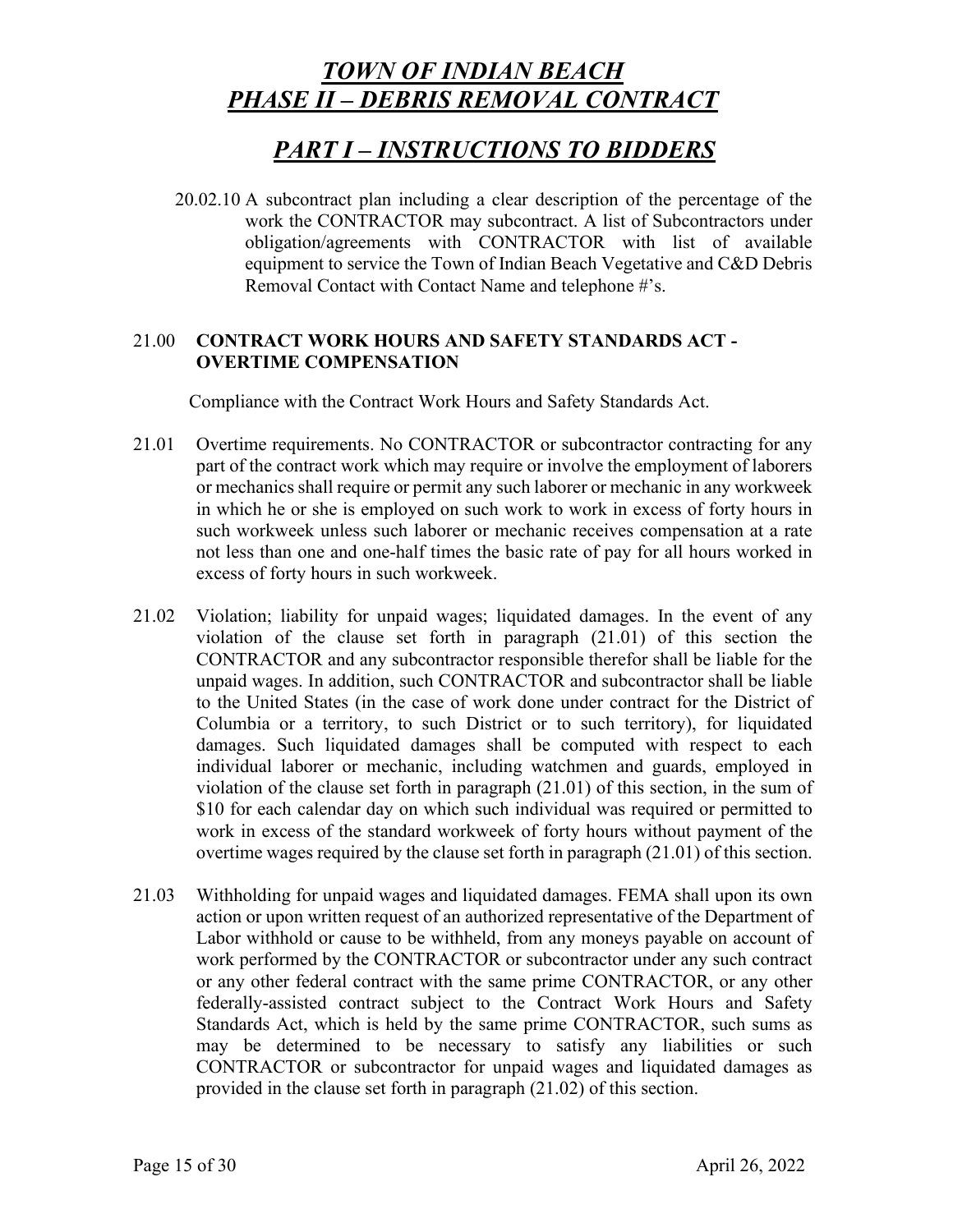### *PART I – INSTRUCTIONS TO BIDDERS*

- 21.04 Subcontracts. The CONTRACTOR or subcontractor shall insert in any subcontracts the clauses set forth in paragraph (21.01) through (21.04) of this section and also a clause requiring the subcontractors to include these clauses in any lower tier subcontracts. The prime CONTRACTOR shall be responsible for compliance by any subcontractor or lower tier subcontractor with the clauses set forth in paragraphs (21.01 through (21.04) of this section.
- 21.05 The requirements of 40 U.S.C. 3704 are applicable to construction work and provide that no laborer or mechanic must be required to work in surroundings or under working conditions which are unsanitary, hazardous or dangerous. These requirements do not apply to the purchases of supplies or materials or articles ordinarily available on the open market or contracts for transportation or transmission of intelligence.

#### 22.00 **ACCESS TO RECORDS, RETENTION AND REVIEW**

The following access to records requirements applies to this contract:

- 22.01 The CONTRACTOR agrees to provide TOWN, North Carolina Department of Public Safety, the FEMA Administrator, the Comptroller General of the United States, or any of their authorized representative's access to any books, documents, papers, and records of the CONTRACTOR which are directly pertinent to this contract for the purposes of making audits, examinations, excerpts, and transcriptions.
- 22.02 The CONTRACTOR agrees to permit any of the foregoing parties to reproduce by any means whatsoever or to copy excerpts and transcriptions as reasonably needed.
- 22.03 The CONTRACTOR agrees to provide the FEMA Administrator or his authorized representatives access to construction or other work sites pertaining to the work being completed under the contract."
- 22.04 The CONTRACTOR shall retain all records pertaining to the services and the contract for these services and make them available to the TOWN for a period of three (3) years following receipt of final payment for the services referenced herein. Final payment may be payment of any retention for the services.

### 23.00 **E-VERIFY CERTIFICATION**

23.01 NCGS 143-129(j) prohibits the Town from entering into contracts with CONTRACTORS and subcontractors who have not complied with the requirement of Article 2 of Chapter 64 of the North Carolina General Statutes. CONTRACTOR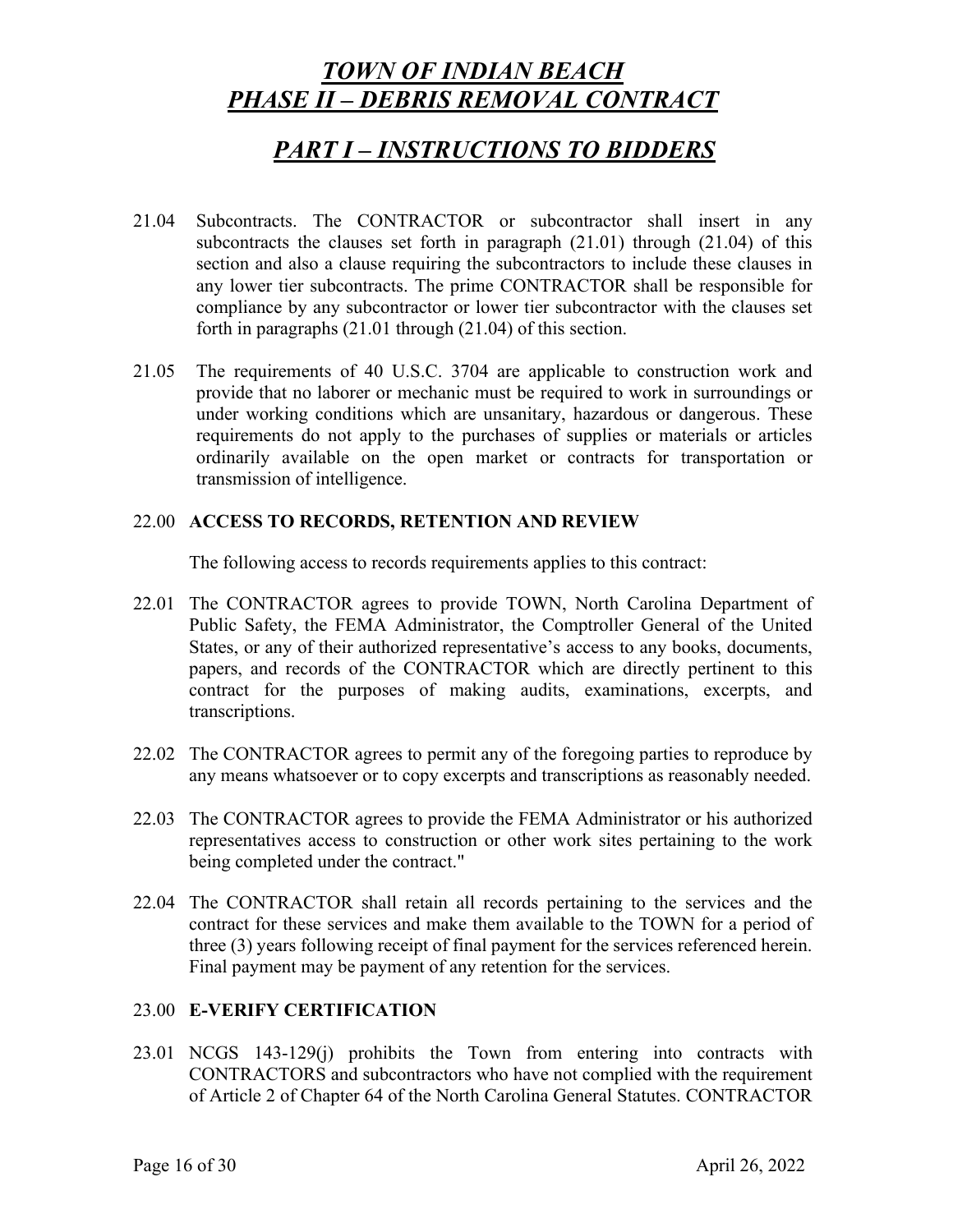## *PART I – INSTRUCTIONS TO BIDDERS*

shall comply with the requirements of Article 2 of Chapter 64 of the North Carolina General Statutes. Further, if CONTRACTOR utilizes a subcontractor, CONTRACTOR shall require the subcontractor to comply with the requirements of Article 2 of Chapter 64 of the North Carolina General Statutes.

#### 24.00 **NON-WAIVER OF RIGHTS**

24.01 It is agreed that the TOWN'S failure to insist upon the strict performance of any provision of this agreement, or to exercise any right based upon a breach thereof, or the acceptance of any performance during such breach, shall not constitute a waiver of any rights under this agreement.

#### 25.00 **INTERPRETATION AND VENUE**

All of the terms and conditions contained herein shall be interpreted in accordance with the laws of the State of North Carolina. In the event of a conflict between the various terms and conditions contained herein or between these terms and other applicable provisions, then the more particular shall prevail over the general and the more stringent or higher standard shall prevail over the less stringent or lower standard. The venue for any litigation arising hereunder shall be Carteret County, North Carolina.

#### 26.00 **DHS SEAL, LOGO, AND FLAGS**

26.01 CONTRACTOR shall not use the DHS seal(s), logos, crests, or reproductions of flags or likenesses of DHS agency officials without pre-approval by the specific federal agency.

#### 27.00 **NO OBLIGATION BY FEDERAL GOVERNMENT**

27.01 The TOWN and the CONTRACTOR acknowledge and agree that, notwithstanding any concurrence by the Federal Government in or approval of the solicitation or award of the underlying contract, absent the express written consent by the Federal Government, the Federal Government is not a party to this contract and shall not be subject to any obligations or liabilities to the TOWN, the CONTRACTOR, or any other party (whether or not a party to that contract) pertaining to any matter resulting from the underlying contract.

The CONTRACTOR agrees to include the above clause in each subcontract financed in whole or in part with federal assistance. It is further agreed that the clause shall not be modified, except to identify the sub-contractor who will be subject to its provisions.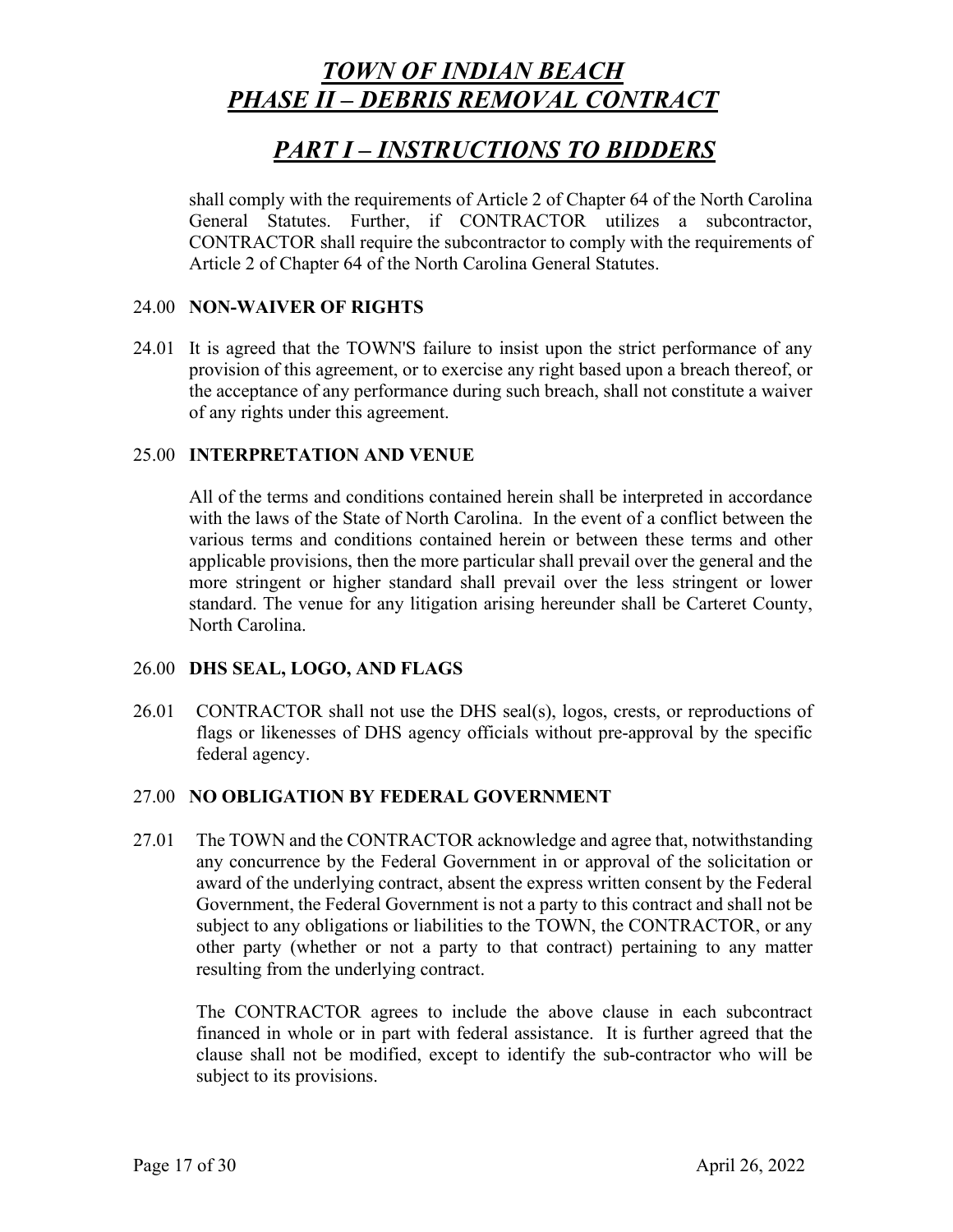## *PART I – INSTRUCTIONS TO BIDDERS*

### 28.00 **PROGRAM FRAUD AND FALSE OR FRAUDULENT STATEMENTS OR RELATED ACTS**

The CONTRACTOR acknowledges that 31 U.S.C. Chap. 38 (Administrative Remedies for False Claims and Statements) applies to the CONTRACTOR's actions pertaining to this contract. Upon execution of the underlying contract, the CONTRACTOR certifies or affirms the truthfulness and accuracy of any statement it has made, it makes, it may make, or causes to be made, pertaining to the underlying contract or the Federally assisted project for which this contract work is being performed. In addition to other penalties that may be applicable, the CONTRACTOR further acknowledges that if it makes, or causes to be made, a false, fictitious, or fraudulent claim, statement, submission, or certification, the Federal Government reserves the right to impose the penalties of the Program Fraud Civil Remedies Act of 1986 on the CONTRACTOR to the extent the Federal Government deems appropriate.

The CONTRACTOR also acknowledges that if it makes, or causes to be made, a false, fictitious, or fraudulent claim, statement, submission, or certification to the Federal Government under a contract connected with a project that is financed in whole or in part with Federal assistance, the Government reserves the right to impose the penalties of 18 U.S.C. § 1001 on the CONTRACTOR, to the extent the Federal Government deems appropriate.

The CONTRACTOR agrees to include the above two clauses in each subcontract financed in whole or in part with Federal assistance. It is further agreed that the clauses shall not be modified, except to identify the sub-contractor who will be subject to the provisions.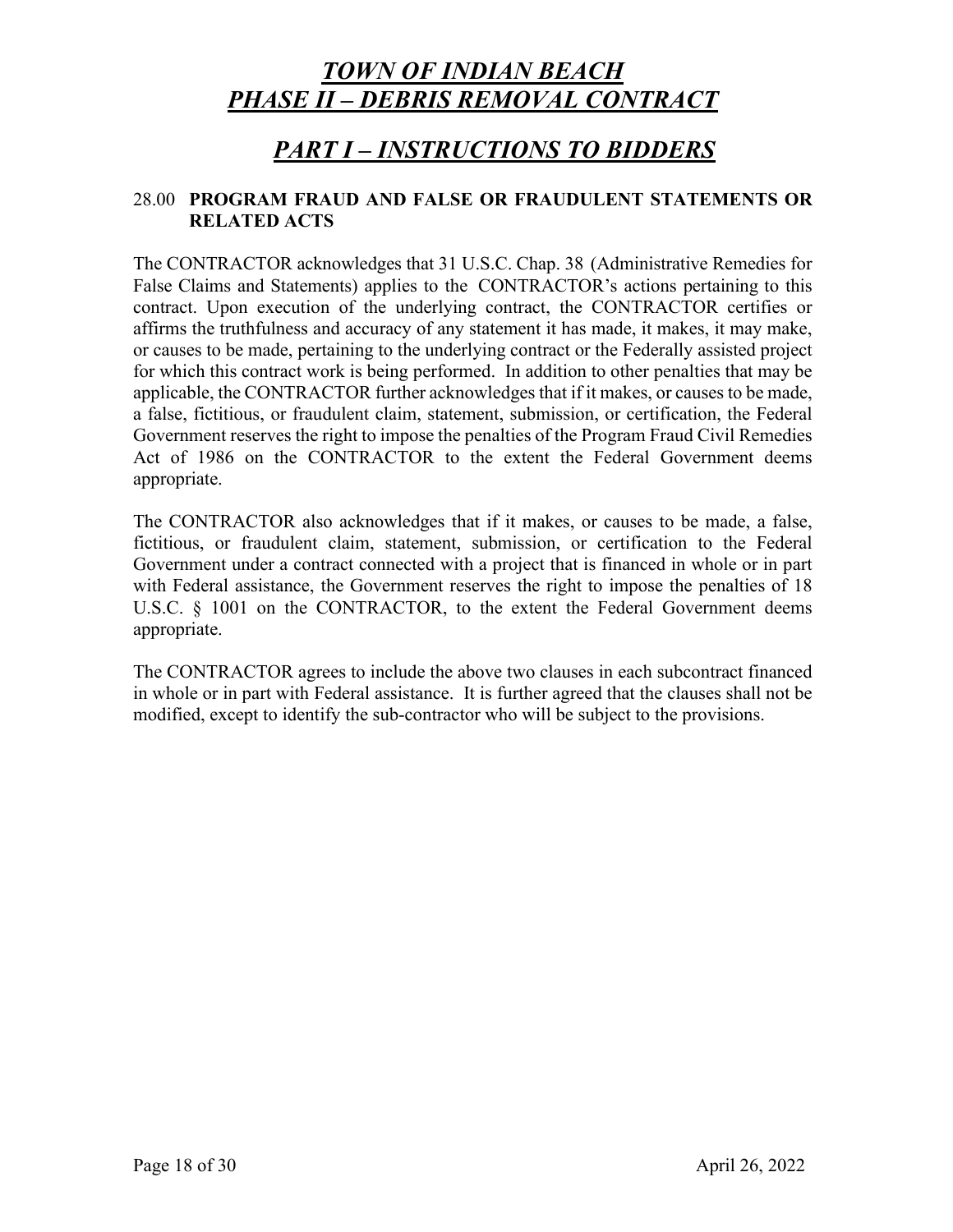# *PART II – SCOPE OF WORK*

#### 1.00 **GENERAL**

- 1.01 The CONTRACTOR shall comply with all applicable Federal, State and Local codes, ordinances and requirements of all agencies having jurisdiction. The CONTRACTOR will be responsible for obtaining all necessary, permits and licenses to complete the scope of work.
- 1.02 Performance: The quality of workmanship concerning the removal of Vegetative and C&D (Construction and Demolition) Debris must reflect professional work and conduct.

#### 2.00 **SCOPE OF WORK**

Following Phase I, the immediate debris clearing from roads to reestablish Emergency Services and Vehicle Access, the *Town of Indian Beach* will enact Phase II of Debris Removal following the determination that Phase I has been completed or determined unnecessary. *This contract and associated scope of work in this Request for Proposal of services is exclusively for Phase II of Debris Removal.*

- 2.01 CONTRACTOR will gather, load and haul vegetative (including containerized or bagged vegetative debris) and C&D (Construction and Demolition) debris from NC Highway 58 and its rights-of-way, public beaches and designated Public Property within the incorporated limits of the TOWN to the appropriate designated landfill/reduction site as determined by Carteret County.
- 2.02 The CONTRACTOR will not enter or remove debris from private property.
- 2.03 The CONTRACTOR will make all efforts not to mix vegetative with C&D debris. If a pile is determined significantly mixed, the CONTRACTOR will notify the debris monitor and skip said pile until a decision is made on its proper management. *White goods will be left for removal under a separate contract, where the intention for final disposition is to maximize the use of recovered / recycled materials.*
- 2.04 Curbside segregation of debris and disaster-generated or related wastes will be an element of the disaster recovery program. The CONTRACTOR will be required to aid in the segregation and waste stream management processes. Any Household Hazardous Waste (HHW) or E-waste encountered by the debris removal CONTRACTOR is to be set aside. HHW and E-waste disposal will be the responsibility of the resident. See Household Hazardous Waste (HHW) definition Part 1, 1.06.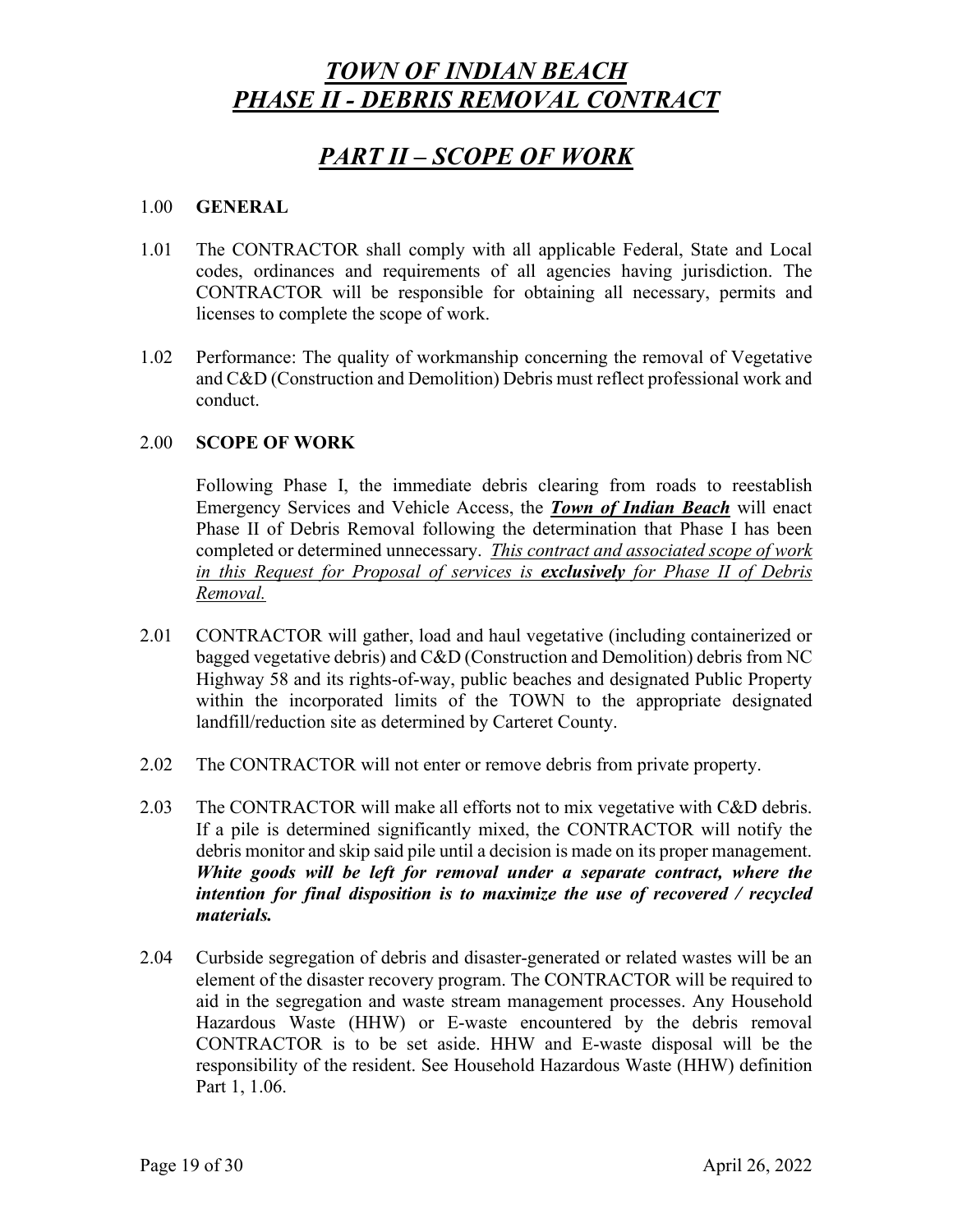# *PART II – SCOPE OF WORK*

- 2.05 The CONTRACTOR will be responsible for damages caused by the CONTRACTOR to both private and public property.
- 2.06 CONTRACTOR is to be fully aware of the Town of Indian Beach's incorporated limits and will not remove debris outside of the limits. CONTRACTOR is solely responsible for any debris removal conducted outside of the incorporated limits or determined FEMA ineligible. The Town of Indian Beach will have no obligation for payment for any work conducted outside of the incorporated limits or determined FEMA ineligible
- 2.07 Currently, Coastal Environmental Partnership (CEP) advises that all C&D (Construction and Demolition) Debris from a large magnitude disaster be taken to CEP's Subtitle D Landfill at Tuscarora, NC, physically located at 7400 Old Highway 70 West, 2 exits past New Bern, NC, on Highway 70, if Carteret County does not open a TDMS for Western Carteret County.
- 2.08 An alternative location that incorporates recycling is Green Recycling Solutions, LLC (GRS), physically located at 11710 Hwy 17, Maysville, NC 28555. C&D containing wood, aggregates and soil, drywall, roofing, metals, carpet and padding, plastics, cardboard and paper can be managed at this site. Additional sorting may be required. Items not accepted Asbestos, Batteries, Municipal Solid Waste (MSW), Household Garbage, Liquids, Tires, Furniture, Hazardous Waste, Electronic Waste, and Whitegoods (Stoves, Refrigerators, etc.).
- 2.09 Carteret County advises that two locations are under consideration for the disposal/reduction of vegetative debris and staging C&D (Construction and Demolition) Debris for western Carteret County. Through Memorandum of Understanding, the primary site for the Town of Indian Beach will be the Newport/ Morehead City Debris Management Site (DMS). The site is approximately located at the Carl Garner Rd. / Silver Hill Rd. intersection off of US Highway 70, Morehead City. CONTRACTORS should anticipate round trips of approximately 38 miles for this location. An additional bid for Vegetative and C&D Debris removal is also requested for round trips of approximately 30 miles which will include the Herbert Page Debris Management Site (DMS) Location, approximately located across from 5411 NC 24 (northside of NC 24) in Bogue Township. Allowances for additional length of haul, if necessary, will be addressed following confirmation of the final destination with the county and a fair and equitable rate renegotiated by change order.
- 2.10 A crew must gather, load, haul and dispose a minimum of 250 cy of debris per work day. All crews must utilize mechanical loading and self-dumping equipment and will reasonably compact all loads.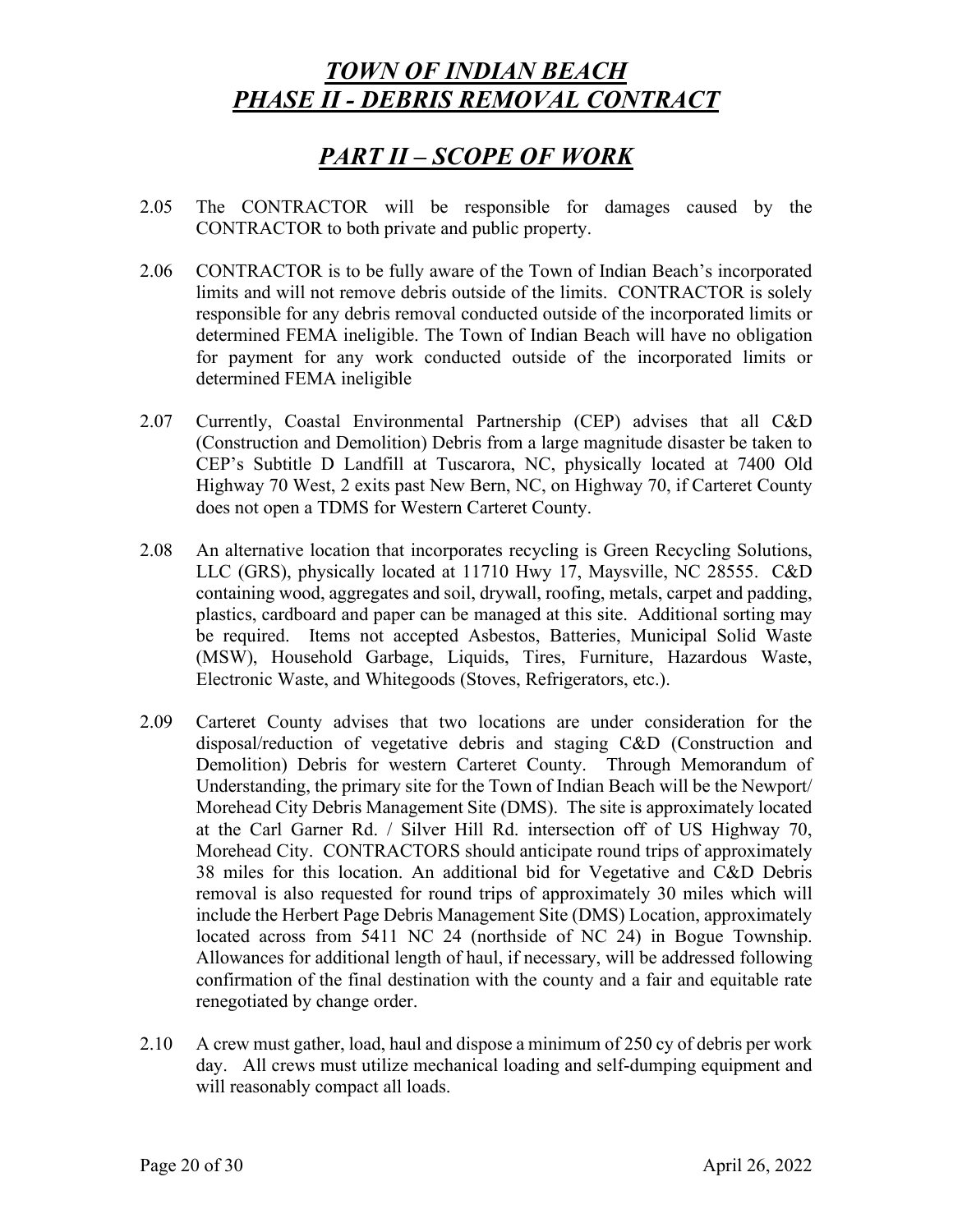# *PART II – SCOPE OF WORK*

2.11 All crews must utilize ground support personnel with appropriate traffic control devices per Manual of Uniform Traffic Control Devices (MUTCD), rakes, shovels, etc. are expected at each removal location and each site will be expected free of debris prior to moving to the next location.

#### 3.00 **UNIT PRICE SCHEDULE**

The contract will be for payment on a unit price basis. Unit prices include all necessary, mobilization, insurance, overhead, profit and applicable taxes. Tipping fees will be the responsibility of the TOWN and are not to be included in this request for proposal.

#### Unit Price No. 1

Gather, load and haul C&D debris from NC Highway 58 and its rights-of-way, public beaches, and designated Public Property to any site 20 miles or less from Town Hall, this includes the Newport / Morehead City DMS, approximately located at the Carl Garner Rd. / Silver Hill Rd. intersection off of US Highway 70, Morehead City; or deliver to the alternative Herbert Page Debris Management Site DMS, approximately located across from 5411 NC 24 (northside of NC 24) in Bogue Township, which is approximately 14 miles from Town Hall.

#### Unit of Measurement: Cubic Yard

#### Unit price No. 2

Gather, load and haul vegetative debris (including containerized or bagged vegetative debris) from NC Highway 58 and its rights-of-way, public beaches, and designated Public Property to any site 20 miles or less from Town Hall, this includes the Newport / Morehead City DMS, approximately located at the Carl Garner Rd. / Silver Hill Rd. intersection off of US Highway 70, Morehead City; or deliver to the alternative Herbert Page Debris Management Site DMS, approximately located across from 5411 NC 24 (northside of NC 24) in Bogue Township, which is approximately 14 miles from Town Hall.

Unit of Measurement: Cubic Yard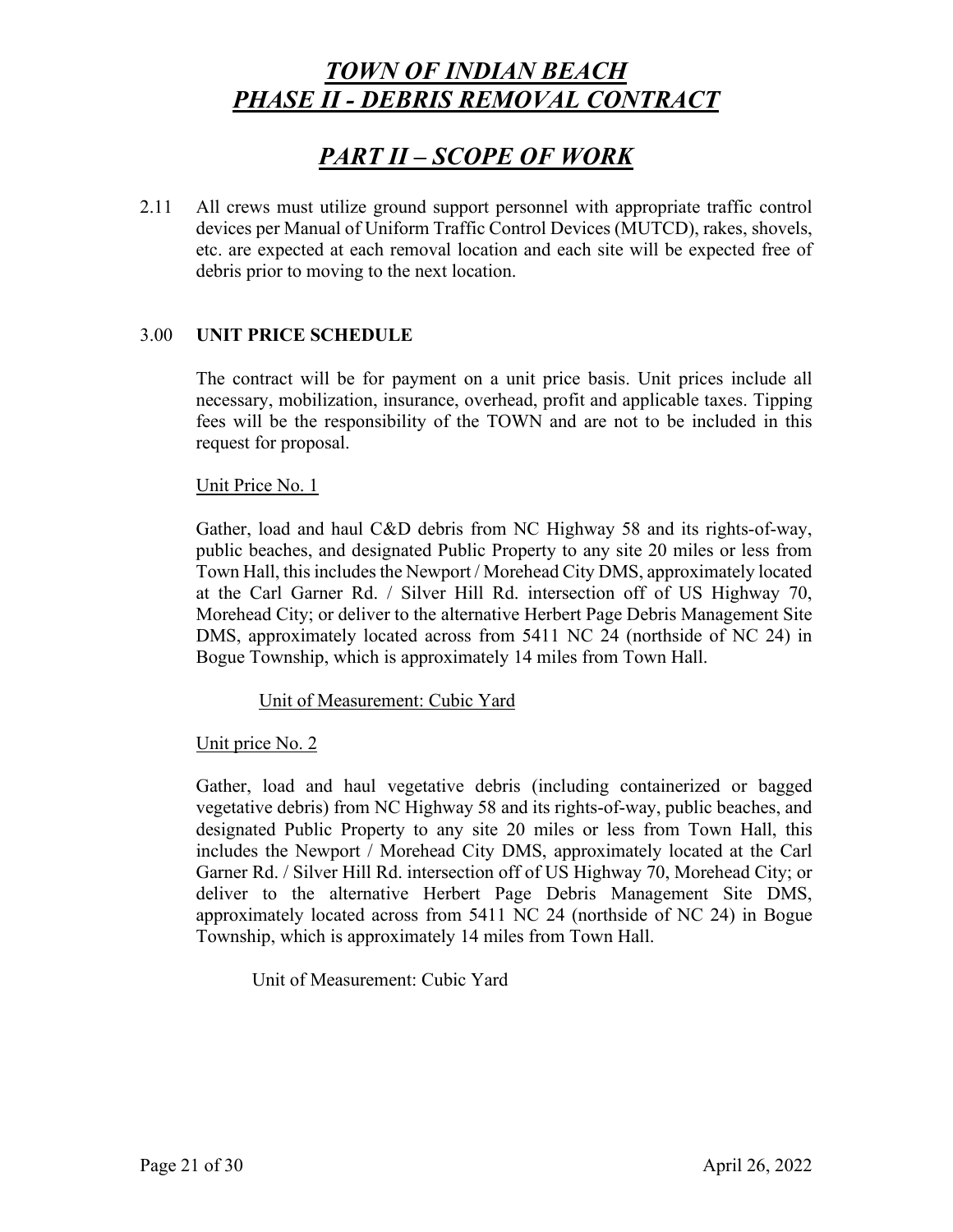# *PART II – SCOPE OF WORK*

Alternate Schedule

Unit Price No. 3

Gather, load and haul C&D debris from NC Highway 58 and its rights-of-way, public beaches, and designated Public Property within the incorporated limits to CEP (Coastal Environmental Partnership) Subtitle D Landfill at Tuscarora, NC, physically located at 7400 Old Highway 70 West, 2 exits past New Bern, NC on Highway 70. Approximate round-trip distance is 108 miles.

Unit of Measurement: Ton

Unit Price No. 4

Gather, load and haul recyclable C&D debris (as indicated as acceptable materials in Part I, 10.02) from NC Highway 58 and its rights-of-way, public beaches, and designated Public Property within the incorporated limits to Green Recycling Solutions, LLC (GRS), physically located at 11710 Hwy 17, Maysville, NC 28555. Approximate round-trip distance is 65 miles.

Unit of Measurement: Ton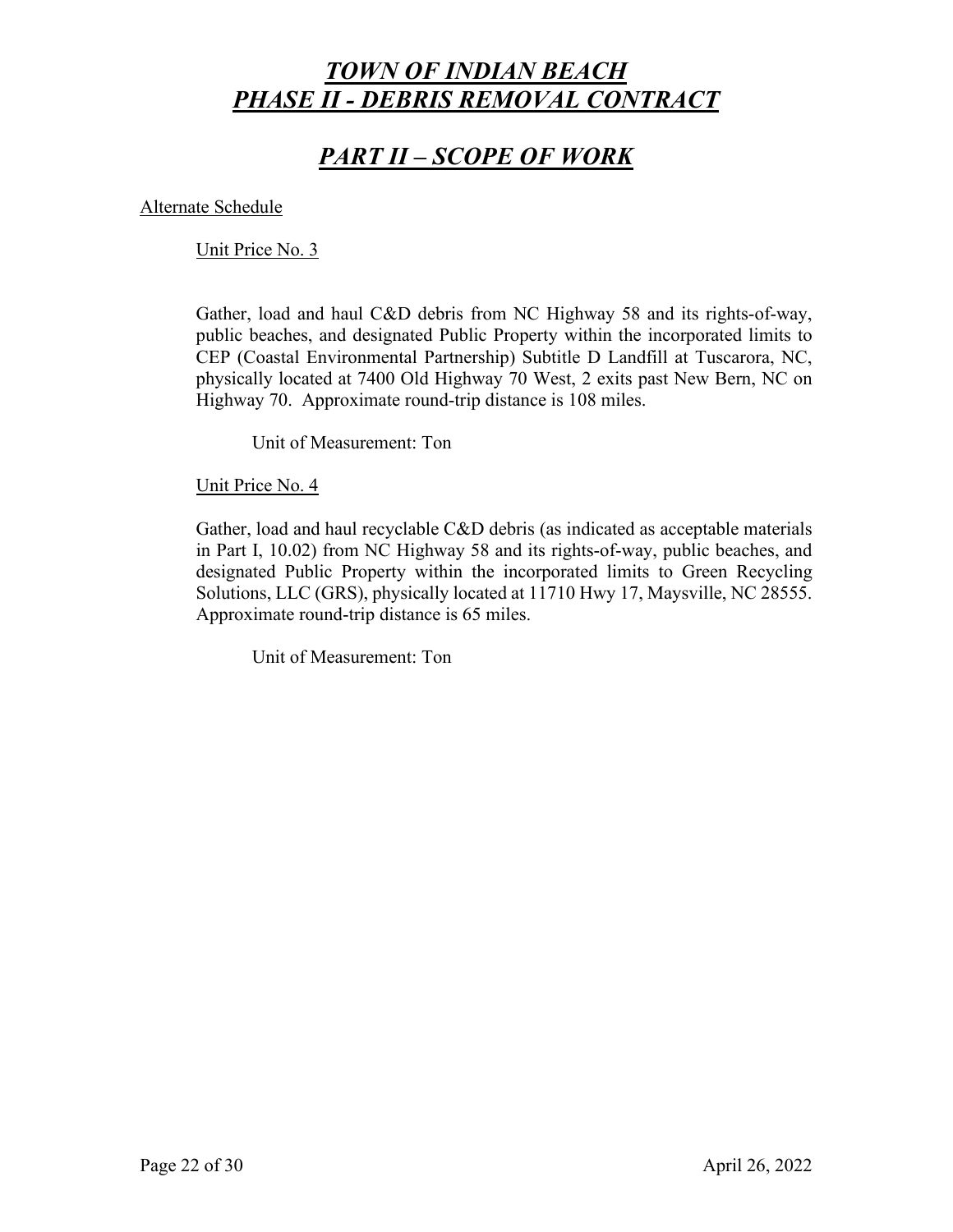# *PART III – FORM OF PROPOSAL*

TO: Mr. Timothy R. White, Town Manager Town of Indian Beach 1400 Salter Path Road Salter Path, NC 28575

| DATE: | FROM: |                     |
|-------|-------|---------------------|
|       |       | (Bidder/CONTRACTOR) |

PHONE: ADDRESS:

 $\mathcal{L}_\mathcal{L}$  , which is a set of the set of the set of the set of the set of the set of the set of the set of the set of the set of the set of the set of the set of the set of the set of the set of the set of the set of UNIT PRICE BID: The undersigned, having carefully examined the Instructions to Bidders, *TOWN OF INDIAN BEACH, PHASE II - DEBRIS REMOVAL* 

*CONTRACT* dated April 26, 2022 including the following addenda:

 $ADDENDUM # \qquad DATED:$ 

As well as the premises and conditions affecting the work, proposes to furnish all services, labor, materials and equipment called for to complete the completion of project in accordance with the contract documents for the following unit price amounts.

 $\_$  , and the set of the set of the set of the set of the set of the set of the set of the set of the set of the set of the set of the set of the set of the set of the set of the set of the set of the set of the set of th

1) Unit Price No. 1  $\quad$   $\frac{\sqrt{cubic \cdot 1}}{2}$ 

2) Unit Price No. 2 \$ \_\_\_\_\_\_\_\_\_\_\_\_/ cubic yard

Alternate Schedule

3) Unit Price No. 3  $\text{\$}$   $\sqrt{\text{ton}}$ 

4) Unit Price No. 4 \$ \_\_\_\_\_\_\_\_\_\_\_\_/ ton

 $\overline{\phantom{a}}$  , and the set of the set of the set of the set of the set of the set of the set of the set of the set of the set of the set of the set of the set of the set of the set of the set of the set of the set of the s

\_\_\_\_\_\_\_\_\_\_\_\_\_\_\_\_\_\_\_\_\_\_\_\_\_\_\_\_\_\_\_\_

Company Name

Signature Title

State of Incorporation (Corporate Seal)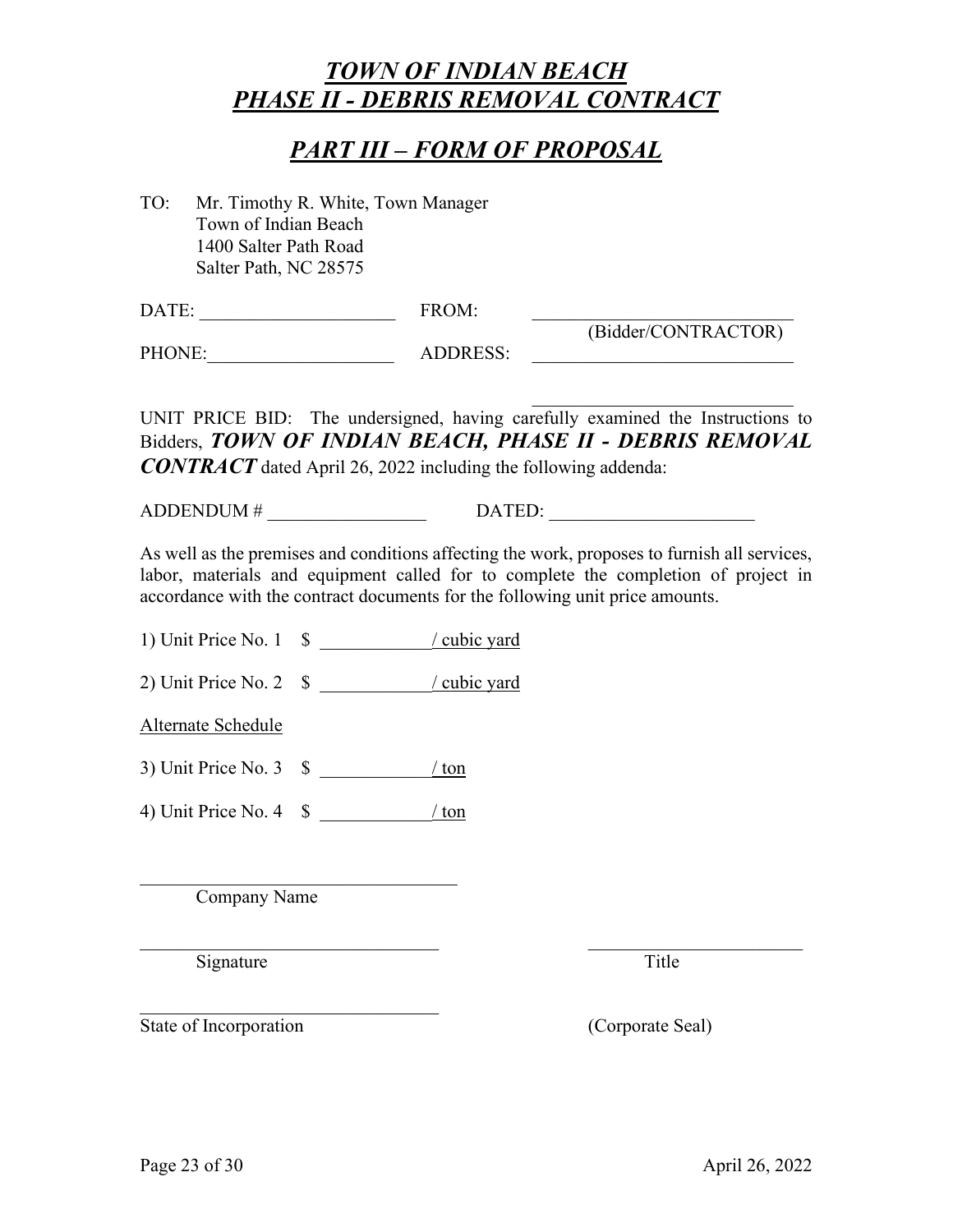# *PART IV – STATEMENT OF ASSURANCES AND COMPLIANCE*

The undersigned, as bidder, certifies that the General Conditions and Instructions to Bidders found in the bidding document dated April 26, 2022, have been read and understood.

The bidder hereby provides assurance that the Firm represented and its principals in this bid, as indicated below:

- 1.00 Suspension and Debarment
- (a) This contract is a covered transaction for purposes of 2 C.F.R. pt. 180 and 2 C.F.R. pt. 3000. As such the CONTRACTOR is required to verify that none of the CONTRACTOR, its principals (defined at 2 C.F.R. § 180.995), or its affiliates (defined at 2 C.F.R. § 180.905) are excluded (defined at 2 C.F.R. § 180.940) or disqualified (defined at 2 C.F.R. § 180.935).
- (b) The CONTRACTOR must comply with 2 C.F.R. pt. 180, subpart C and 2 C.F.R. pt. 3000, subpart C and must include a requirement to comply with these regulations in any lower tier covered transaction it enters into.
- (c) This certification is a material representation of fact relied upon by TOWN. If it is later determined that the CONTRACTOR did not comply with 2 C.F.R. pt. 180, subpart C and 2 C.F.R. pt. 3000, subpart C, in addition to remedies available to TOWN and North Carolina Department of Public Safety, the Federal Government may pursue available remedies, including but not limited to suspension and/or debarment.

(d) The CONTRACTOR agrees to comply with the requirements of 2 C.F.R. pt. 180, subpart C and 2 C.F.R. pt. 3000, subpart C throughout the period of this contract that may arise from this offer. The CONTRACTOR further agrees to include a provision requiring such compliance in its lower tier covered transactions.

- 1.01 Where the bidder is unable to certify to any of these statements in this certification, it will attach an explanation to this proposal.
- 2.00 Will comply with all requirements, stipulations, terms and conditions as stated in the bid document; and in any Contract entered into as a consequence of this bid.
- 3.00 Currently comply with all applicable Local, State and Federal Laws.
- 4.00 Are not guilty of collusion with other CONTRACTORS or vendors possibly interested in this bid or in determining prices to be submitted.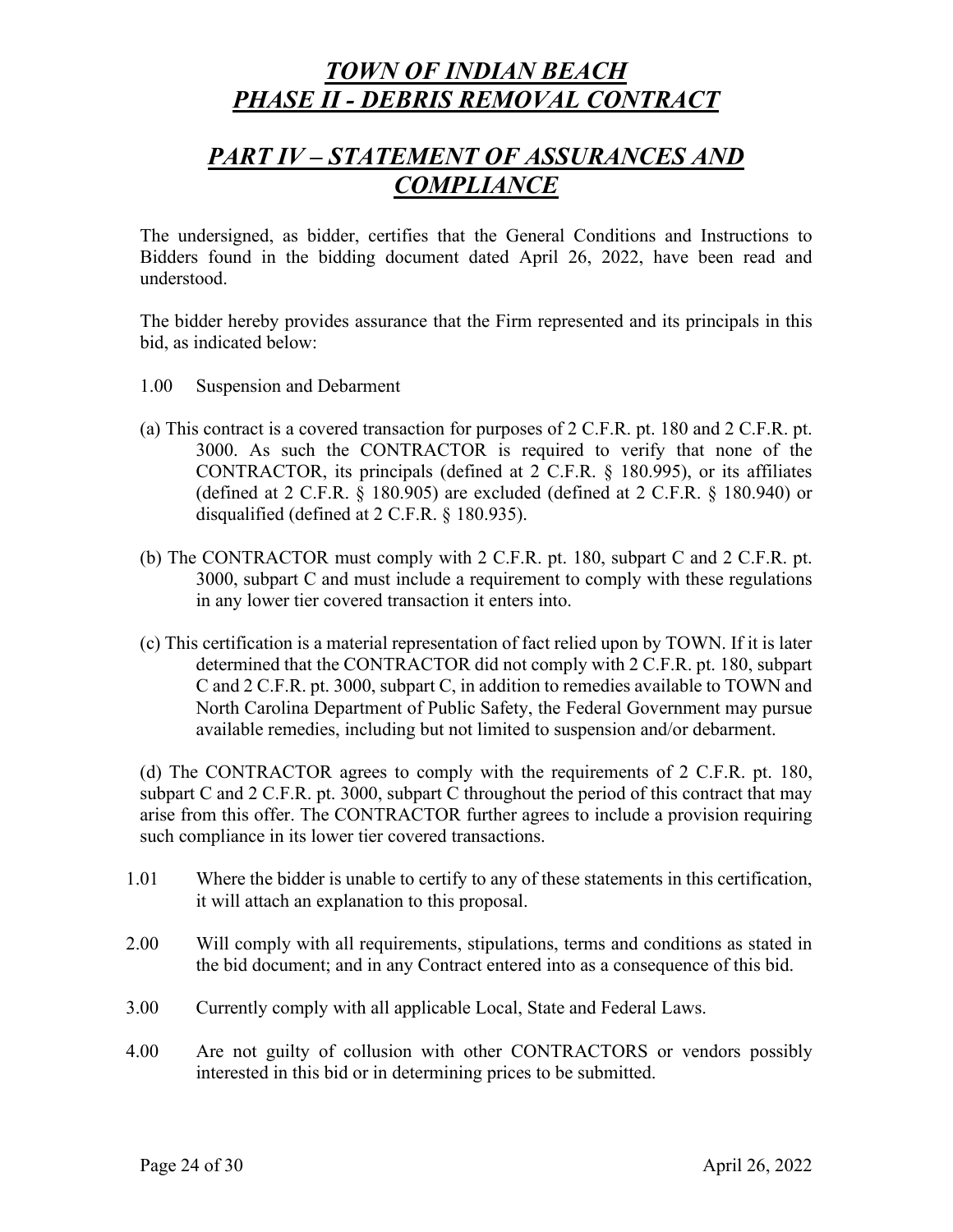# *PART IV – STATEMENT OF ASSURANCES AND COMPLIANCE*

5.00 Byrd Anti-Lobbying Amendment, 31 U.S.C. § 1352 (as amended). No Federal appropriated funds have been paid or will be paid, by or on behalf of the undersigned, to any person for influencing or attempting to influence an officer or employee of an agency, a Member of Congress, an officer or employee of Congress, or an employee of a Member of Congress in connection with the awarding of any Federal contract, the making of any Federal grant, the making of any Federal loan, the entering into of any cooperative agreement, and the extension, continuation, renewal, amendment, or modification of any Federal contract, grant, loan, or cooperative agreement.

If any funds other than Federal appropriated funds have been paid or will be paid to any person for influencing or attempting to influence an officer or employee of any agency, a Member of Congress, an officer or employee of Congress, or an employee of a Member of Congress in connection with this Federal contract, grant, loan, or cooperative agreement, the undersigned shall complete and submit Standard Form LLL, "Disclosure Form to Report Lobbying," in accordance with its instructions.

The undersigned shall require that the language of this certification be included in the award documents for all subawards at all tiers (including subcontracts, subgrants. and contracts under grants, loans, and cooperative agreements) and that all subrecipients shall certify and disclose accordingly.

- This certification is a material representation of fact upon which reliance was placed when this transaction was made or entered into. Submission of this certification is a prerequisite for making or entering into this transaction imposed by 31, U.S.C. § 1352 (as amended by the Lobbying Disclosure Act of 1995). Any person who fails to file the required certification shall be subject to a civil penalty of not less than \$10,000 and not more than \$100,000 for each such failure.
- 6.00 Such agent as indicated below is officially authorized to represent the firm in whose name this bid is submitted.

 $\_$  , and the set of the set of the set of the set of the set of the set of the set of the set of the set of the set of the set of the set of the set of the set of the set of the set of the set of the set of the set of th

Name of Firm Name of Firm Representative

Signature Title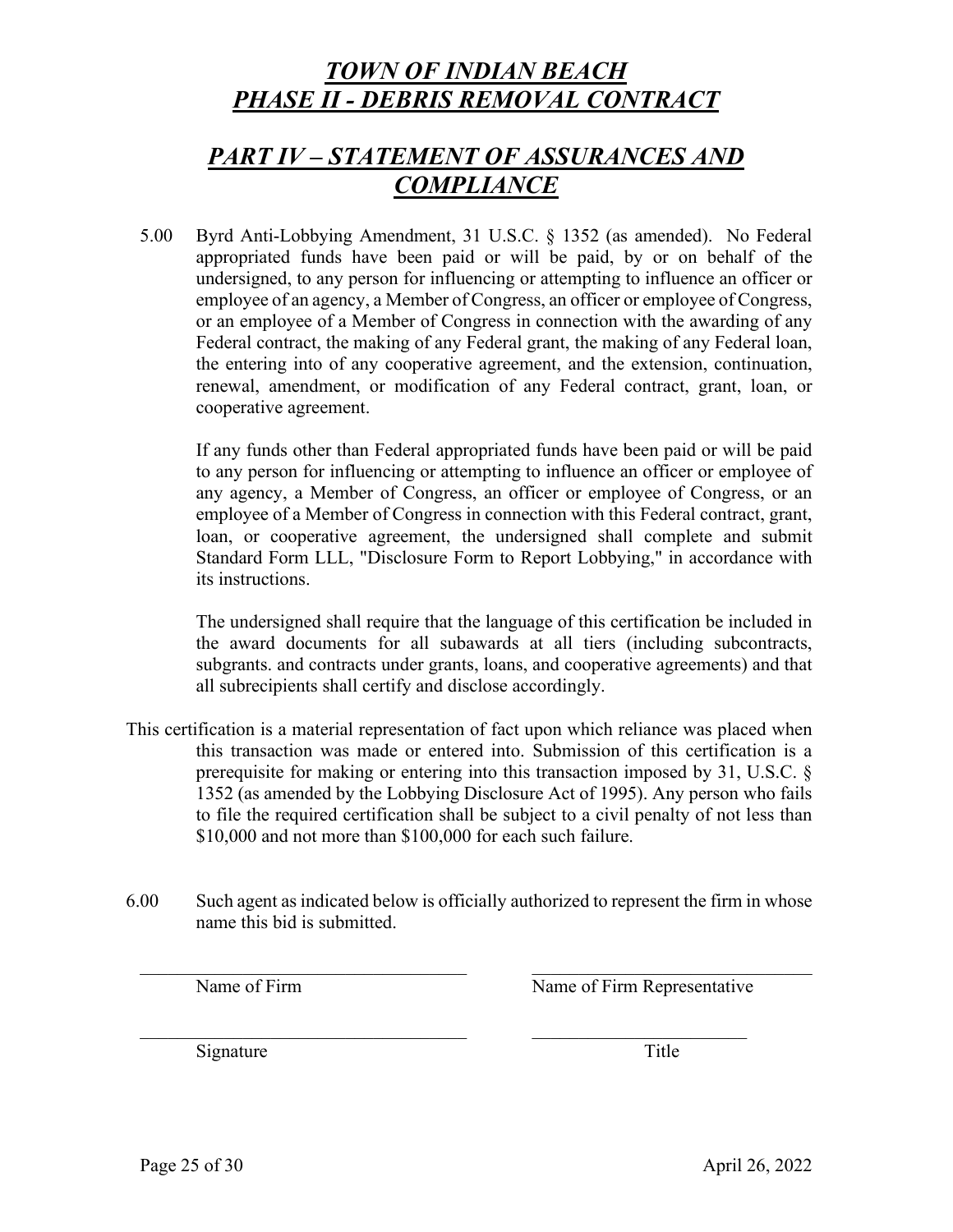# *PART IV – STATEMENT OF ASSURANCES AND COMPLIANCE*

 $\overline{\phantom{a}}$  , and the set of the set of the set of the set of the set of the set of the set of the set of the set of the set of the set of the set of the set of the set of the set of the set of the set of the set of the s Address of Firm

 $\overline{\phantom{a}}$  , and the set of the set of the set of the set of the set of the set of the set of the set of the set of the set of the set of the set of the set of the set of the set of the set of the set of the set of the s

 $\overline{\phantom{a}}$  , and the set of the set of the set of the set of the set of the set of the set of the set of the set of the set of the set of the set of the set of the set of the set of the set of the set of the set of the s Telephone Number

 $\overline{\phantom{a}}$  , and the set of the set of the set of the set of the set of the set of the set of the set of the set of the set of the set of the set of the set of the set of the set of the set of the set of the set of the s

Date

State of Incorporation (Corporate Seal)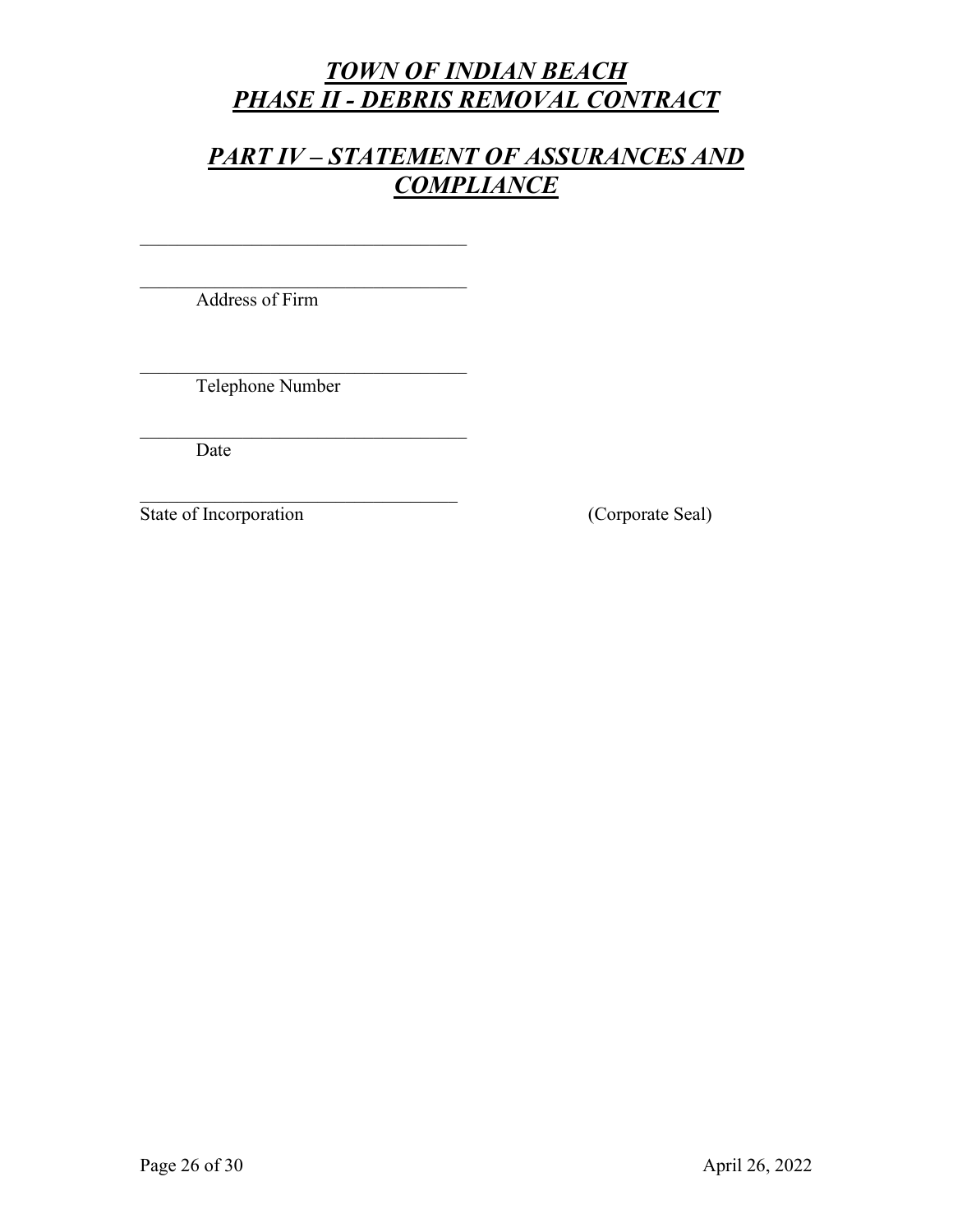## *PART V – EXECUTION OF AGREEMENT*

### STATE OF NORTH CAROLINA CONTRACT NO:

COUNTY OF CARTERET

#### AGREEMENT BETWEEN THE TOWN OF INDIAN BEACH, NORTH CAROLINA AND

| THIS AGREEMENT, made this the                                                    | day of                               | $, 2022,$ by and                                      |
|----------------------------------------------------------------------------------|--------------------------------------|-------------------------------------------------------|
| between the TOWN OF INDIAN BEACH, NORTH CAROLINA (hereinafter called             |                                      |                                                       |
| "TOWN"), a municipal Corporation located in Carteret County, North Carolina; and |                                      |                                                       |
|                                                                                  |                                      | , a corporation organized under the laws of the State |
| of                                                                               | , (hereinafter called "CONTRACTOR"). |                                                       |

#### 1. Purpose

The TOWN hereby employs the CONTRACTOR to furnish all labor, materials and equipment to perform all work in manner and form as specified by the attached, PARTS I – V, TOWN OF INDIAN BEACH, PHASE II - DEBRIS REMOVAL CONTRACT, containing specifications and documents consisting of, but not limited to: Scope of Services, Advertisement, Instructions to Bidders, General Conditions, Technical Specifications, Proposal and Affidavit, and Performance, which are incorporated as if fully set out, for the following:

CONTRACTOR will gather, load and haul vegetative and C&D (Construction and Demolition) debris from the public beach, roads, rights-of-way and designated Public Property within the incorporated limits of the TOWN to the appropriate designated landfill/reduction site(s) as directed under Section 10.00 of PART I – INSTRUCTIONS TO BIDDERS.

### STATEMENT OF AGREEMENT

In consideration of the mutual promises and covenants set out hereinafter, the parties agree as follows:

1) AVAILABILITY. CONTRACTOR agrees to make available for use within the Town of Indian Beach the equipment and manpower necessary to quickly and efficiently perform the Work following a storm event when directed to do so by the authorized officials of the Town of Indian Beach.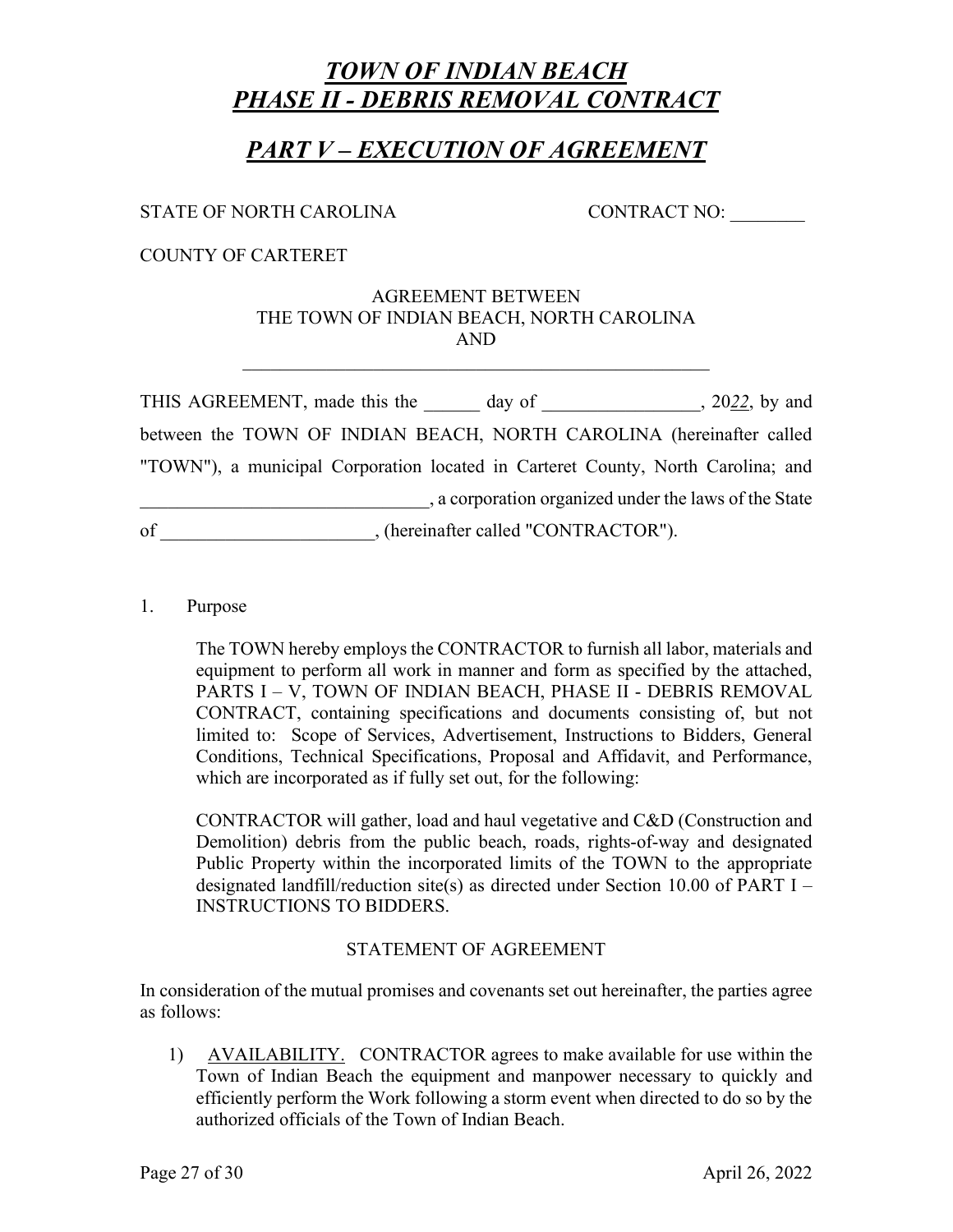## *PART V – EXECUTION OF AGREEMENT*

- 2) WORK. The work is described in the TOWN OF INDIAN BEACH, PHASE II - DEBRIS REMOVAL CONTRACT Bid Documents under Part II "Scope of Work."
- 3) INCORPORATION OF BID DOCUMENTS. The instructions to bidders captioned "TOWN OF INDIAN BEACH, PHASE II - DEBRIS REMOVAL CONTRACT" consisting of thirty pages dated April 26, 2022, and consisting of Part I – Instructions to Bidders, Part II – Scope of Work, Part III – Form of Proposal, Part IV - Statement of Assurances and Compliance, and Part V – Execution of Agreement are incorporated herein as if set out in full as terms of this Contract.
- 4) COMPENSATION. CONTRACTOR will be compensated at the unit price rates per cubic yard or ton as set out in Part III – Form of Proposal of the TOWN OF INDIAN BEACH, PHASE II - DEBRIS REMOVAL CONTRACT Bid Documents, a signed copy of which is attached as part of this document.
- 5) AUTHORITY. CONTRACTOR shall be entitled to act upon verbal instructions given by the Town Manager or Mayor of the Town of Indian Beach, and shall not be required to determine whether approval of the full Town Council has been given for any requested work under this Contract.
- 6) TERM. This Contract shall be effective commencing July 1, 2022 and shall remain effective until June 30, 2023.
- 7) INDEMNITY. CONTRACTOR indemnifies and saves Indian Beach, its officers and employees, harmless from any claims, suits and judgments, including the cost of defending against the same, arising out of or relating to CONTRACTOR'S performance under this agreement.
- 8) COMPLETE AGREEEMENT. This agreement contains the complete understanding between the parties, and any amendment shall be in writing, and executed by the parties hereto.
- 9) NON-ASSIGNMENT. CONTRACTOR may not assign this Contract without the express written consent of the Town of Indian Beach.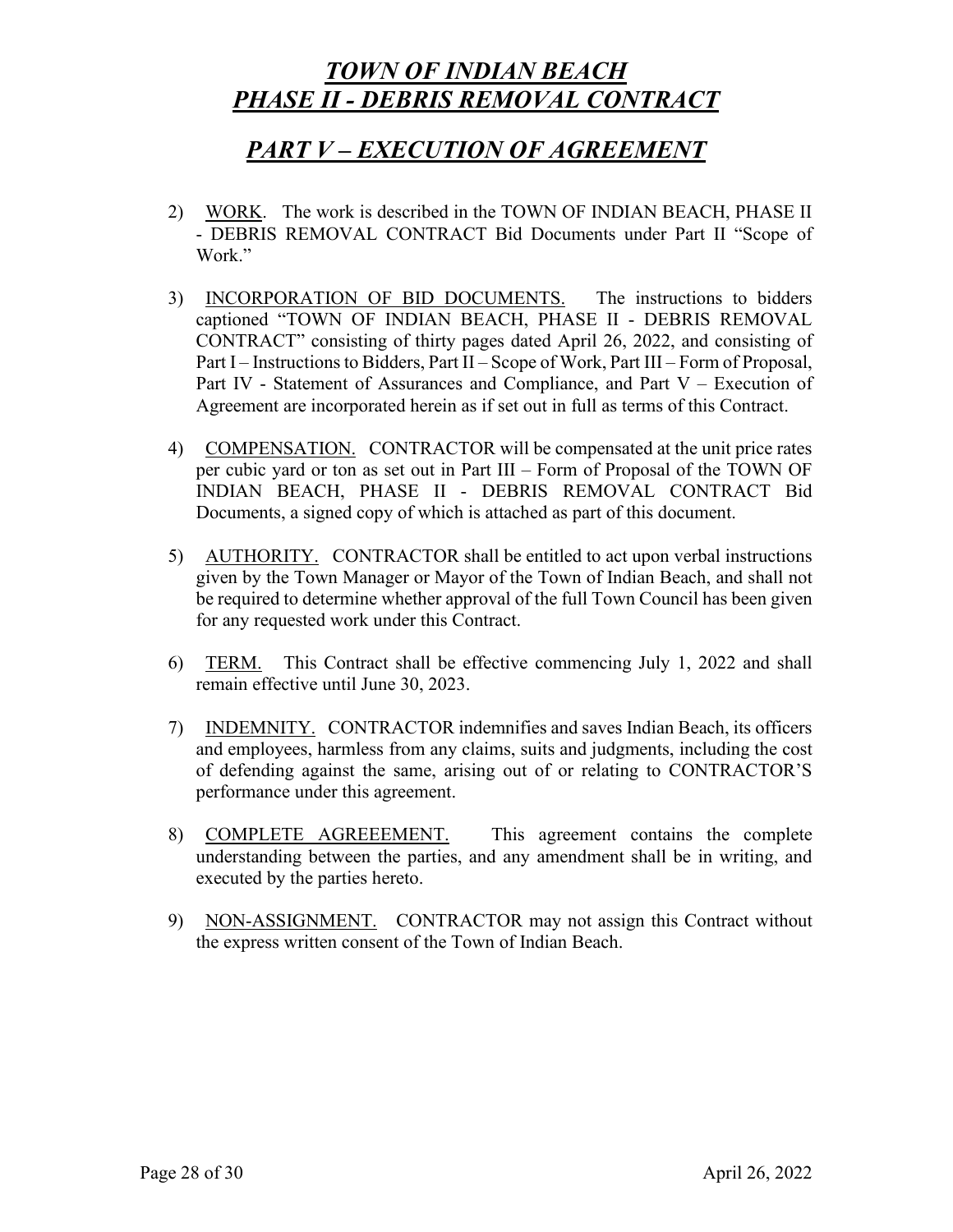### *PART V – EXECUTION OF AGREEMENT*

IN WITNESS WHEREOF, the TOWN has caused this agreement to be duly executed in its name and behalf and the CONTRACTOR has caused this agreement to be duly executed in its name and behalf and its corporate seal to be hereunto affixed, and attested to.

TOWN OF INDIAN BEACH, NORTH CAROLINA

ATTEST: Mayor

 $\text{BY:}\qquad \qquad$ 

 $\overline{\phantom{a}}$ TOWN Clerk

FINANCE OFFICER'S CERTIFICATION STATEMENT This instrument has been pre-audited in the manner required by the Local Government

Finance Director

APPROVED AS TO FORM:

 $\overline{\phantom{a}}$  , where  $\overline{\phantom{a}}$  , where  $\overline{\phantom{a}}$  ,  $\overline{\phantom{a}}$  ,  $\overline{\phantom{a}}$  ,  $\overline{\phantom{a}}$  ,  $\overline{\phantom{a}}$  ,  $\overline{\phantom{a}}$  ,  $\overline{\phantom{a}}$  ,  $\overline{\phantom{a}}$  ,  $\overline{\phantom{a}}$  ,  $\overline{\phantom{a}}$  ,  $\overline{\phantom{a}}$  ,  $\overline{\phantom{a}}$  ,  $\overline{\phantom{a}}$  ,

TOWN Attorney

STATE OF NORTH CAROLINA

\_\_\_\_\_\_\_\_\_\_\_\_\_\_\_\_\_\_\_\_\_\_\_\_\_\_\_\_\_\_\_\_

COUNTY OF CARTERET

I, **\_\_\_\_\_\_\_\_\_\_\_\_\_\_\_\_\_\_\_**, a Notary Public of the State and County aforesaid, certify that Timothy R. White personally came before me this day and acknowledged that he is Town Clerk for the TOWN of INDIAN BEACH, a North Carolina Municipal Corporation, and that by authority duly given and as the act of the TOWN of INDIAN BEACH, the foregoing instrument was signed in its name by its Mayor, \_\_\_\_\_\_\_\_\_\_\_\_\_\_\_\_\_\_\_\_\_\_\_\_\_\_\_\_, sealed with its corporate seal and attested by himself

as its Clerk.

WITNESS my hand and notarial seal, this the day of  $\qquad \qquad$ , 20\_\_\_\_.

Notary Public (SEAL)

My Commission Expires:

\_\_\_\_\_\_\_\_\_\_\_\_\_\_\_\_\_\_\_\_\_\_\_\_\_\_\_\_\_\_\_\_\_